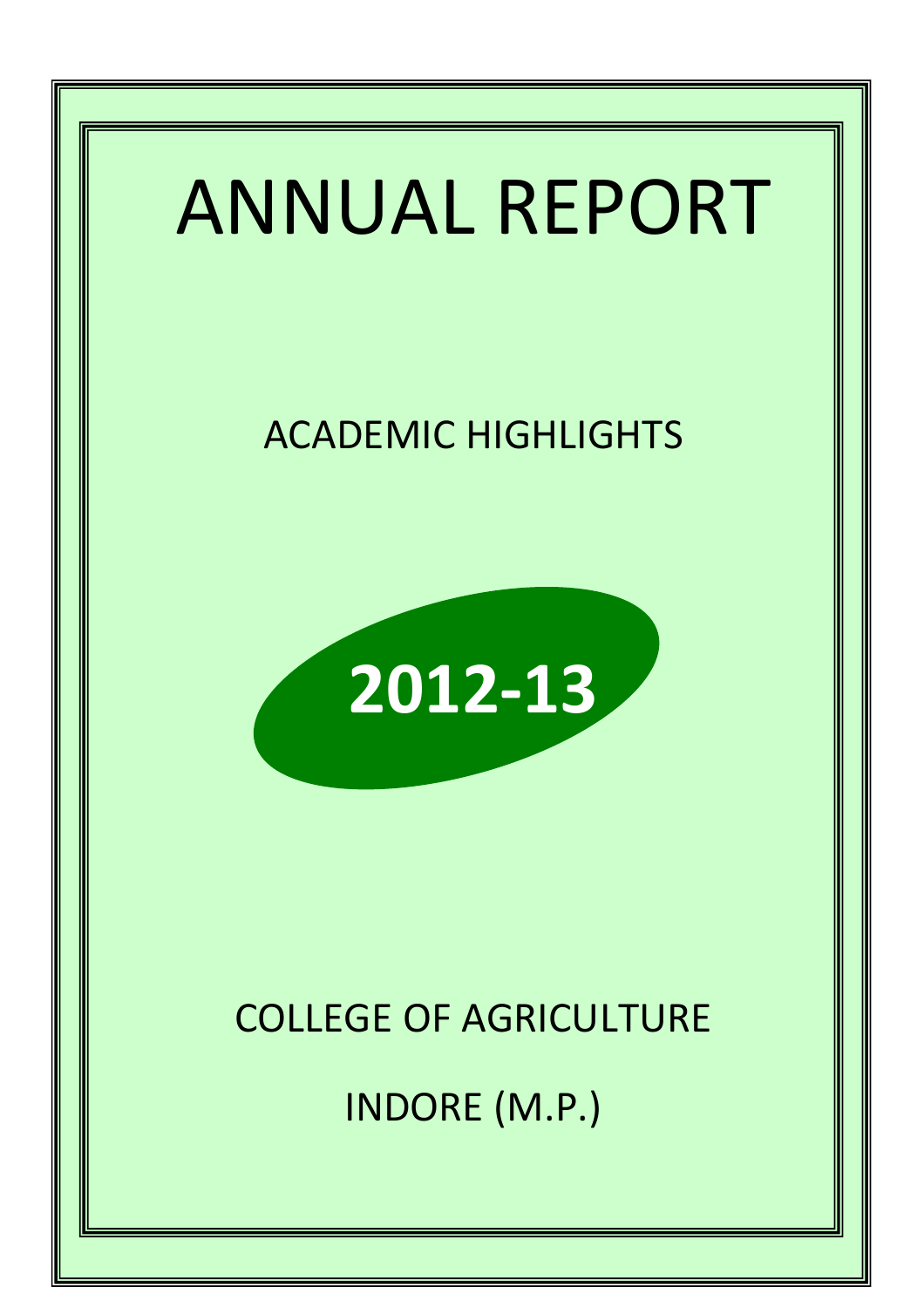#### College of Agriculture, Indore

#### Annual Report 2012-13

#### 1. Introduction

#### About College of Agriculture, Indore:

Indore being an educational and a commercial hub enjoys the enviable status in the heart of the country Madhya Pradesh. Its history depicts a rich and prosperous agricultural production. The year 1924 will always be known as a land mark for, the Institute of Plant Industry came into existence, to enhance the agriculture production and research opportunities. Scientists like Dr. Howard of international repute rendered their services in the institute. The hard work and dedication of the scientists of the institute impressed many eminent people including the father of the nation Mahatma Gandhi, who visited the institute to see the Indore Method of Composting already acknowledged by the world all over.

With the passage of time, in the year 1959 a major change took over, the establishment of the Government College of Agriculture with the merger of institute of plant industry which has contributed significantly in the field of teaching, research and extension. With the establishment of Jawaharlal Nehru Krishi Vishwa Vidyalaya in the year 1964 at Jabalpur the College of Agriculture, Indore became its offshoot. Since then it has earned a place of distinction, thanks, to the numerous innovative research activities and teaching learning processes. In the year 2008 with the existence of Rajmata Vijayaraje Scindia Krishi Vishwa Vidyalaya, Gwalior the College of Agriculture, Indore became an integral part of this new university.

#### Organizational setup -

The College was established With the establishment of Jawaharlal Nehru Krishi Vishwa Vidyalaya in the year 1964 at Jabalpur the College of Agriculture, Indore became its offshoot. In the year 2008 with the existence of Rajmata Vijayaraje Scindia Krishi Vishwa Vidyalaya, Gwalior the College of Agriculture, Indore became an integral part of this new university. Dean is the Chief Executive of the College. He is supported by head of the Sections of eleven departments. Since its establishment the college has created a base for scientific research and education in a wide spectrum of areas. The College is functioning for Teaching, Research and Extension in Agriculture covering Malwa Plateau and Jhabua Hills Agro Climatic Zones. The College is offering education in Agriculture leading to B.Sc. (Ag) and M.Sc. (Ag) degree. Rural Agricultural Work Experience is also introduced as an innovative programme in B.Sc (Ag) curriculum. The UG and PG teaching is imparted through electronic media (PowerPoint presentation). For Bachelor degree programmes the admission is made through Pre Agriculture Test for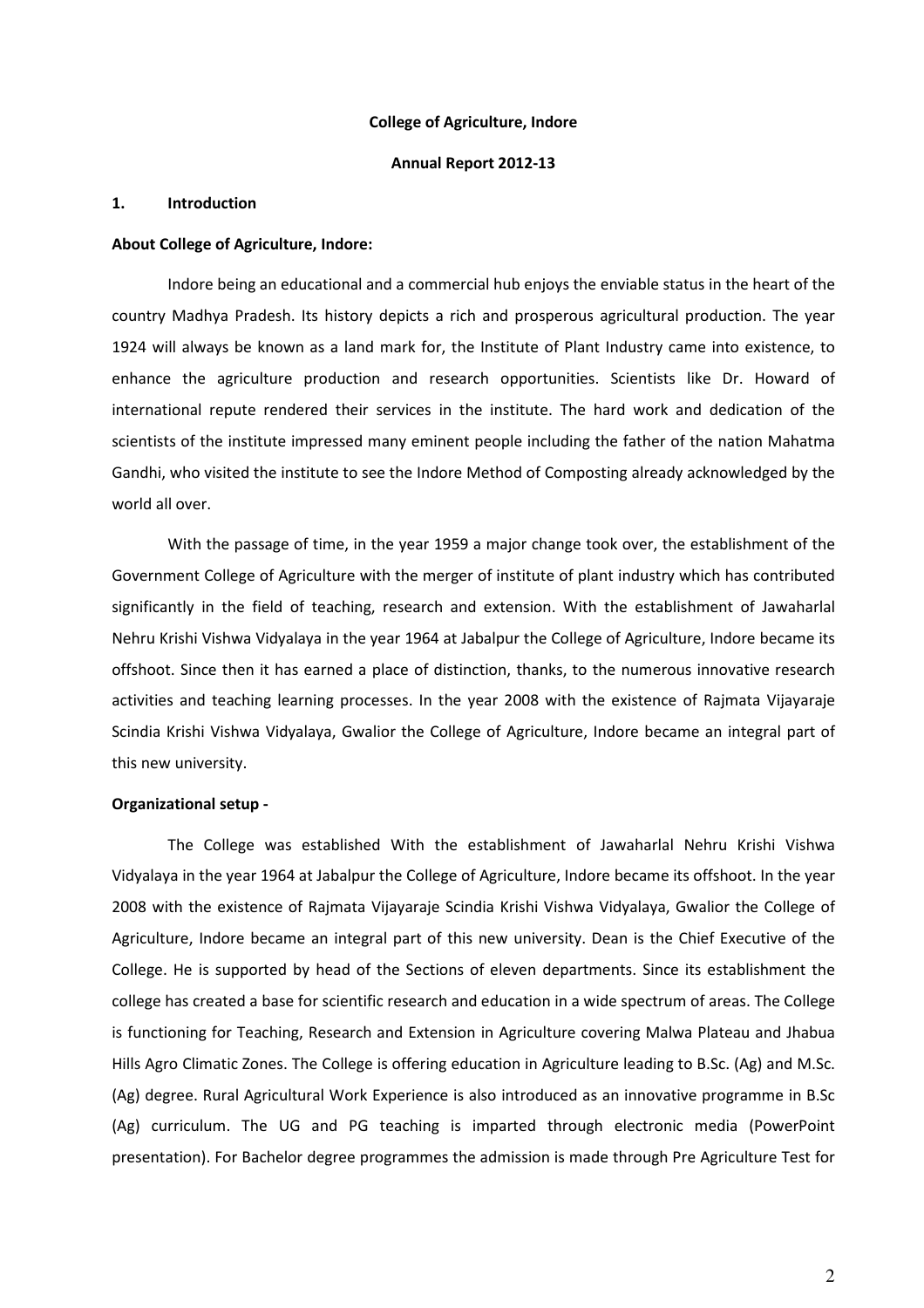Faculty of Agriculture organized by MP Board of Professional Examination, Bhopal. Admission in Post-Graduate studies is given on merit basis. Ten percent extra seats are created over and above the prescribed intake capacity for Indians living abroad and foreign nationals besides payment seats. The College has well equipped laboratories, library, instructional farm, ARIS cell linked with global information system, class-room facilities and qualified faculty. The students live in pleasant and intellectually stimulating environment with well-furnished hostels for boys and girls. Well-equipped Gymnasium, NCC, NSS, educational tours and agro-industrial information enable students to develop their personality, whereas placement cell guides them to choose the profession. Rural Agricultural Work Experience is imparted to the students to understand the real world situation.

#### FACULTY-WISE DEPARTMENTS:

- Department of Agricultural Economics and Farm Management
- Department of Soil Science and Agricultural Chemistry
- Department of Extension Education and Rural Management
- Department of Horticulture
- Department of Agronomy
- Department of Plant Breeding and Genetics
- Department of Plant Pathology
- Department of Entomology
- Department of Crop & Herbal Physiology
- Department of Agriculture engineering
- Department of Mathematics and Agricultural Statistics
- Department of Livestock Production and Management

#### RESEARCH STATIONS & KRISHI VIGYAN KENDRA

- (A) Research stations:
	- 1. Malwa plateau zone
		- Zonal Agricultural Research station -Indore
		- Zonal Agricultural Research station Ujjain
	- 2. Jhabua hills Zone
		- o Zonal Agricultural Research Station Jhabua
- (B) Krishi Vigyan Kendra: KVK Jhabua, KVK Ujjain, KVK, Dhar, KVK, Shajapur, KVK, Dewas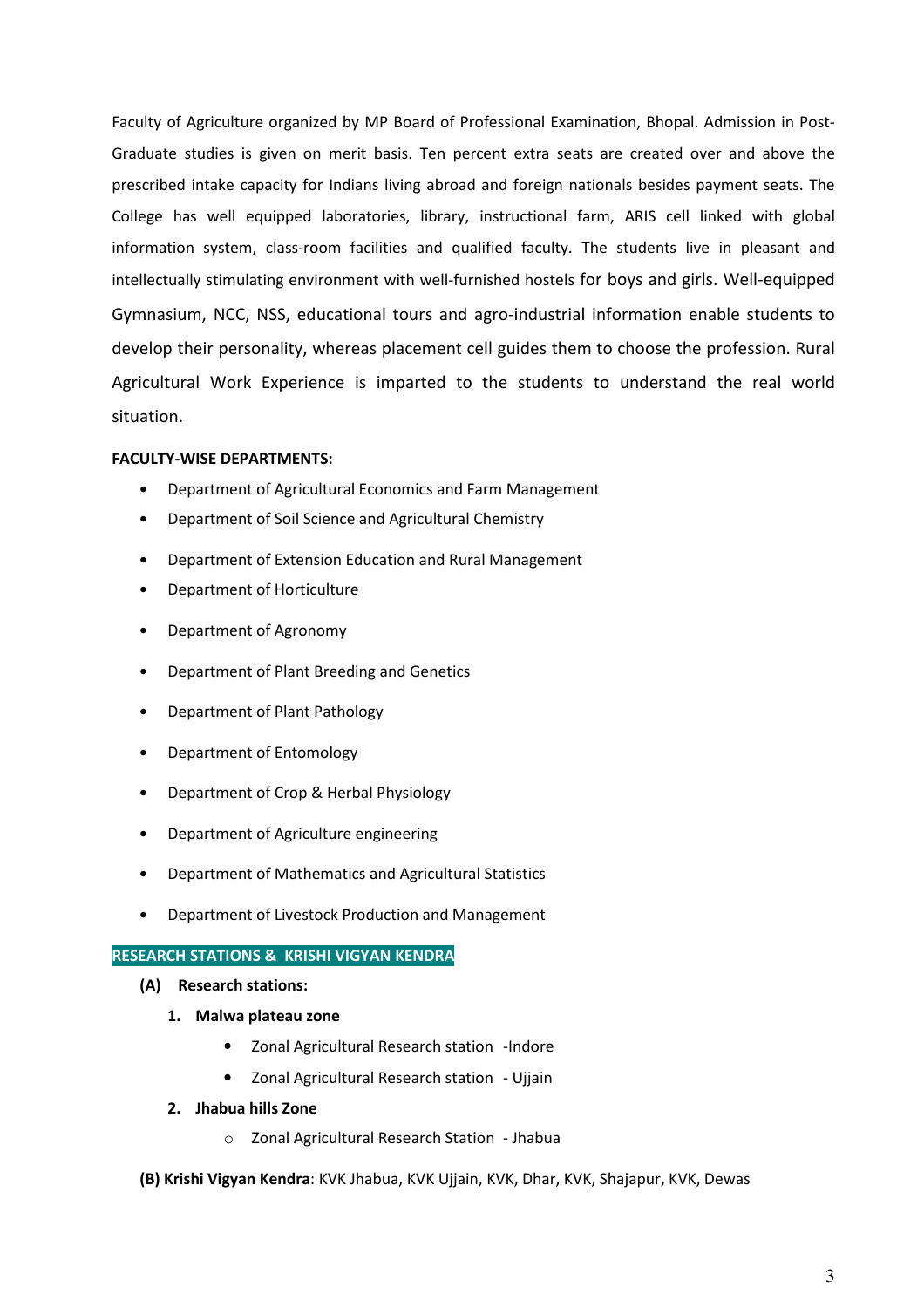ORGANIZATIONAL SETUP OF COLLEGE OF AGRICULTURE, INDORE

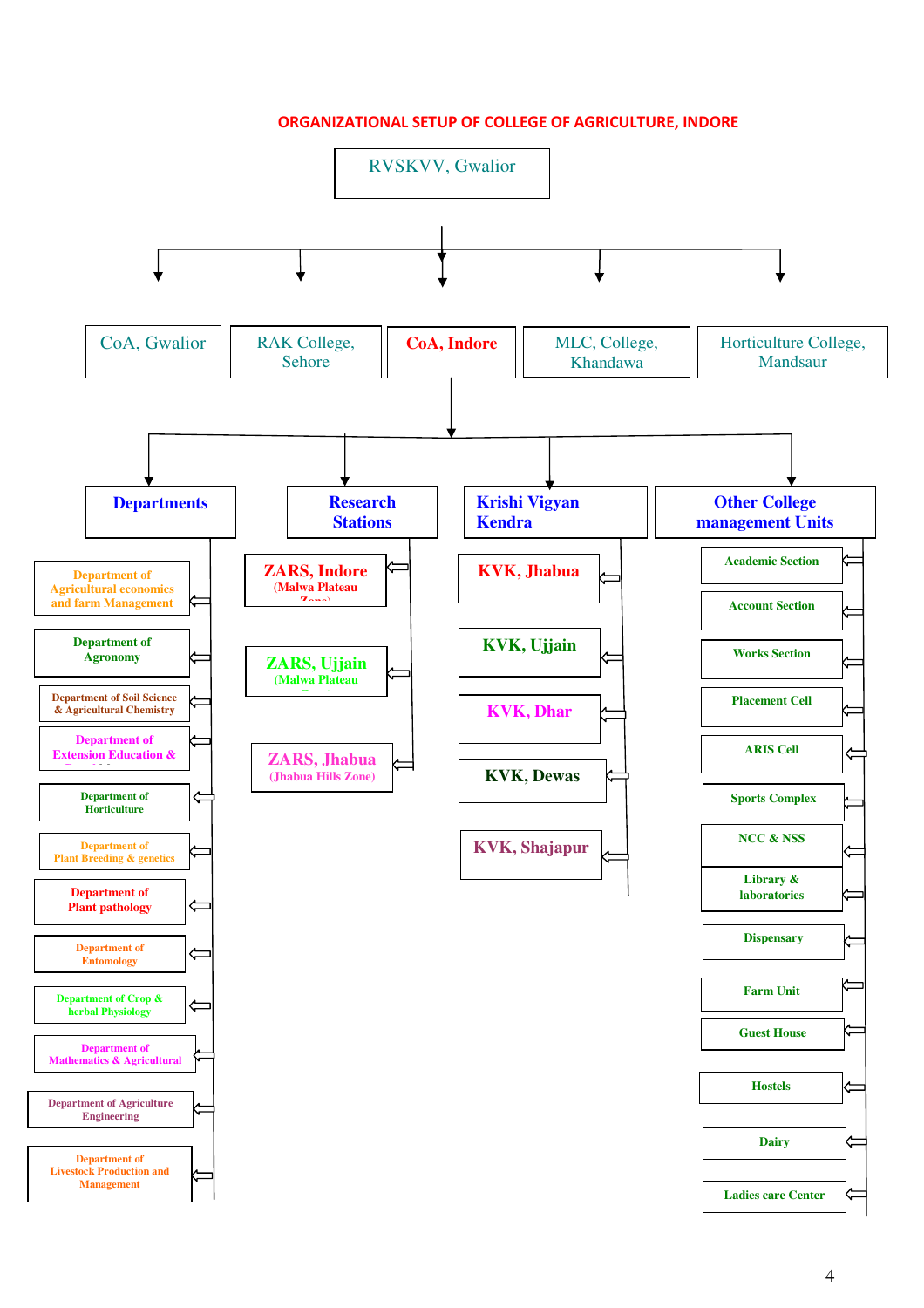#### Linkages and Collaborations –

Linkages and Collaborations are there with many government and non government agencies for conducting location specific research, extension of technologies for the end users, employment of the students etc. Major agencies are:

- ICAR
- Department of Farmers welfare & Agriculture Development
- National Horticulture Board
- National Medicinal Board
- India Meteorological Department
- Private Sectors

#### Mandates -

• To conduct Education, Research and Extension activities for enhancing productivity, profitability and sustainability of agricultural production systems and quality of rural livelihood in the state Madhya Pradesh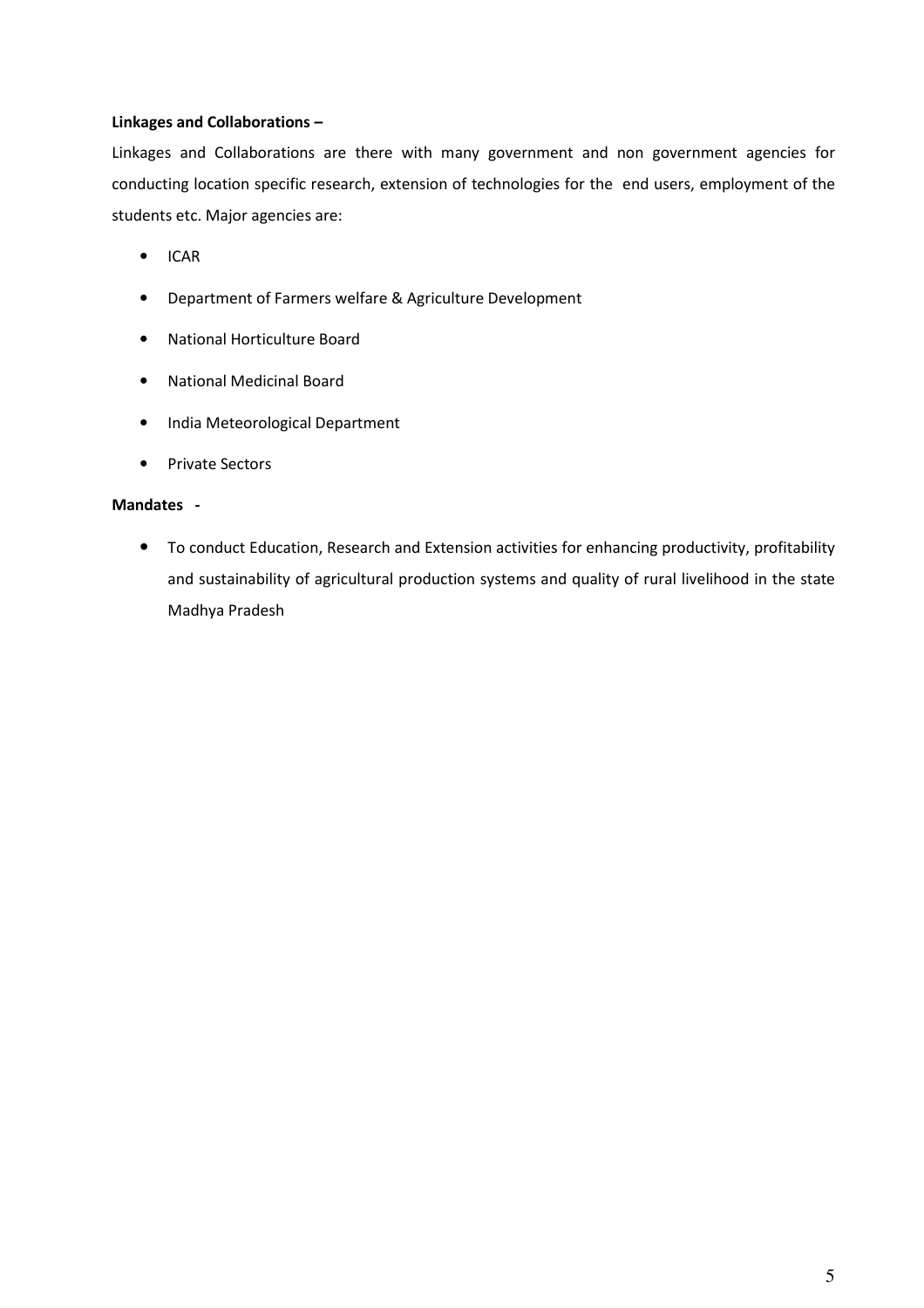- 2. Academic Highlights
- 2.1 Profile of the Colleges
- 2.1.1 Details of the college
- 2.2 Admission procedure
- 2.2.1 Under Graduate Programme

| <b>Particular of Examination</b> | UG           |
|----------------------------------|--------------|
| <b>Qualifying Examination</b>    | JRF          |
| <b>Entrance Examination</b>      | MPPAT, AIEEA |
| <b>Others (Specify)</b>          | NRI quota    |

#### 2.2.2 Post Graduate Programme

| <b>Particular of Examination</b> | PG                                      |
|----------------------------------|-----------------------------------------|
| <b>Qualifying Examination</b>    | JRF, Counseling                         |
| <b>Entrance Examination</b>      |                                         |
| <b>Others (Specify)</b>          | On the basis of merit and category-wise |

2.2.3 Ph.D. Programmes

Not Applicable

- 2.3 Allocation of seats and roster
- 2.3.1 Intake Capacity at a Glance

| UG       | PG |
|----------|----|
| ר מ<br>κ | 79 |

#### 2.3.2 Under graduate B.Sc. (Ag/Hort.)

| <b>Allocation of seats</b> |             | UG Programme 2012-13 |        |              |  |  |
|----------------------------|-------------|----------------------|--------|--------------|--|--|
|                            |             | <b>Male</b>          | Female | <b>Total</b> |  |  |
| Roster                     |             |                      |        |              |  |  |
| Free seats                 | Gen         | 21                   | 9      | 30           |  |  |
|                            | <b>ST</b>   | 10                   | 3      | 13           |  |  |
|                            | <b>SC</b>   | 6                    | 3      | 9            |  |  |
|                            | <b>OBC</b>  | 6                    | 2      | 8            |  |  |
| Payment seats              |             | 8                    | 4      | 12           |  |  |
| <b>NRI Seats</b>           |             | 0                    | 0      | 0            |  |  |
| Nominee/                   | <b>ICAR</b> | 5                    | 0      | 5            |  |  |
| Fellow                     |             |                      |        |              |  |  |
| <b>Total</b>               |             | 56                   | 21     | 77           |  |  |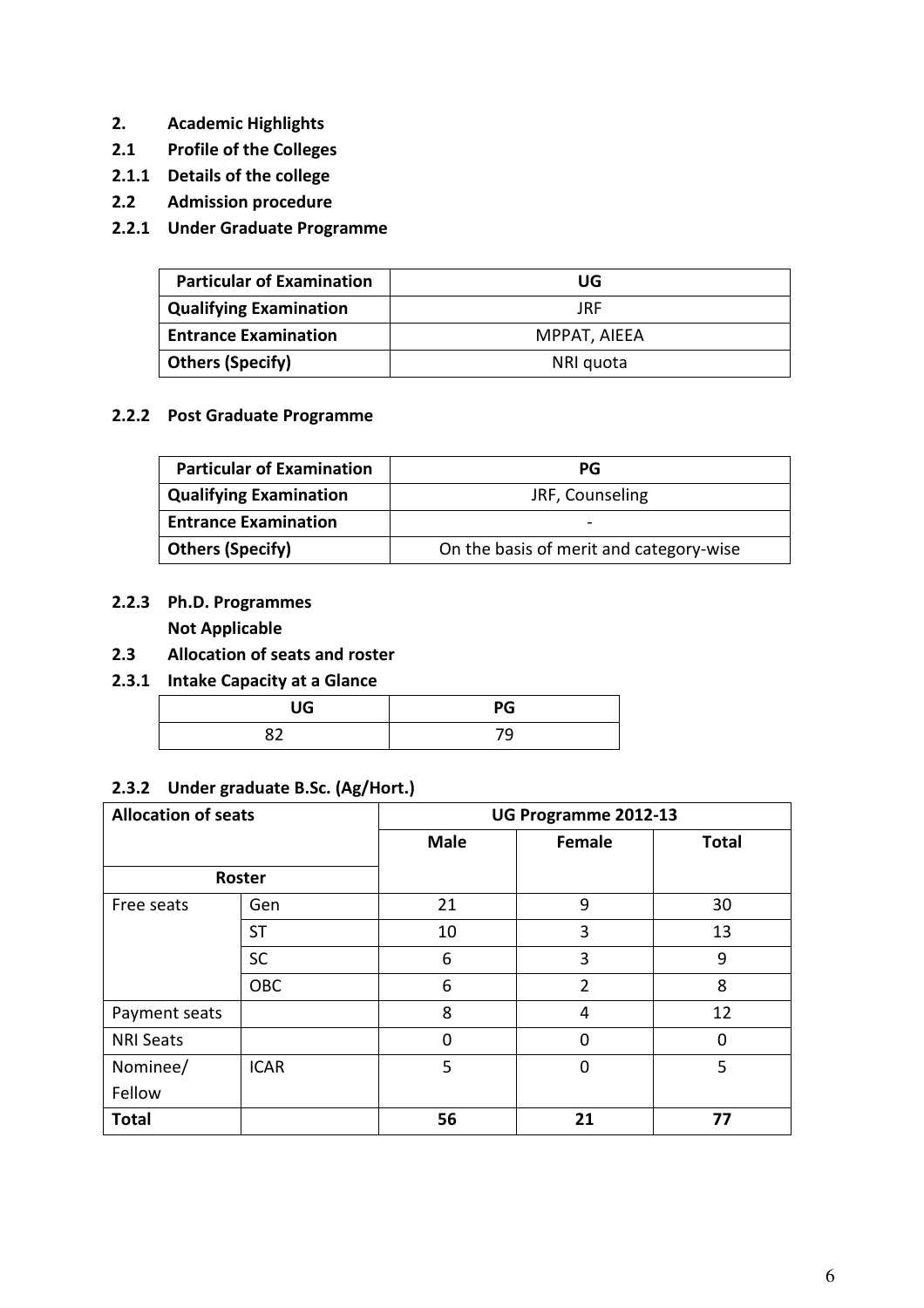| <b>Department</b>          |         |                  | <b>Allocation</b> |            |                      |       |
|----------------------------|---------|------------------|-------------------|------------|----------------------|-------|
|                            | Payment | <b>Free Seat</b> | <b>ICAR</b>       |            | <b>Payment seats</b> | G.    |
|                            | Seat    |                  |                   | <b>NRI</b> | Nominee/<br>fellow   | total |
| 1. Agronomy                | 4       | 4                | 9                 |            |                      | 8     |
| 2. Agril. Eco. & FM        | 4       | 4                |                   |            |                      | 8     |
| 3. Entomology              | 4       | 4                |                   |            |                      | 8     |
| 4. Extn. Education         | 4       | 4                |                   |            |                      | 8     |
| 5. Economics               | 4       | 4                |                   |            |                      | 8     |
| 6. Pl. Br. & Gen.          | 4       | 4                |                   |            |                      | 8     |
| 7. Pl. Pathology           | 4       | 4                |                   |            |                      | 8     |
| 8. Soil Sc. & Agril. Chem. | 4       | 4                |                   |            |                      | 8     |
| <b>Total</b>               | 32      | 32               |                   |            |                      | 64    |

# 2.3.3 Post Graduate M.Sc. (Ag./Hort.)

# M.Sc. (Ag.)

| <b>Department</b>                              | Year of          |                | Gen            | <b>SC</b>      |              | <b>ST</b>      |                |                | <b>OBC</b>   |                | <b>Total</b>   |    |
|------------------------------------------------|------------------|----------------|----------------|----------------|--------------|----------------|----------------|----------------|--------------|----------------|----------------|----|
|                                                | <b>Admission</b> | M              | F              | M              | F            | M              | F.             | M              | F            | M              | F              | Gr |
| <b>Economics</b>                               | 2012-13          | $\overline{2}$ | $\overline{2}$ | $\mathbf{1}$   | $\mathbf{1}$ | $\mathbf{1}$   | $\Omega$       | $\Omega$       | $\mathbf{1}$ | 4              | 4              | 8  |
| <b>Agronomy</b>                                | 2012-13          | $\overline{2}$ | $\overline{2}$ | $\mathbf{1}$   | $\mathbf{1}$ | $\Omega$       | $\overline{2}$ | $\mathbf{1}$   | $\mathbf{1}$ | $\overline{4}$ | 6              | 10 |
| <b>Entomology</b>                              | 2012-13          | 3              | $\mathbf{1}$   | $\overline{2}$ | $\mathbf 0$  | $\mathbf{1}$   | $\Omega$       | $\overline{3}$ | $\Omega$     | 9              | $\mathbf{1}$   | 10 |
| <b>Extension</b>                               | 2012-13          | $\overline{2}$ | $\mathbf{1}$   | $\mathbf{1}$   | $\mathbf 0$  | $\mathbf{1}$   | $\mathbf{1}$   | $\overline{2}$ | $\Omega$     | 6              | $\overline{2}$ | 8  |
| <b>Vegetable Science</b>                       | 2012-13          | $\overline{2}$ | $\overline{2}$ | $\mathbf{1}$   | $\mathbf{1}$ | $\mathbf{1}$   | $\mathbf{1}$   | $\mathbf{1}$   | $\mathbf{1}$ | 5              | 5              | 10 |
| <b>Plant Breeding &amp;</b><br><b>Genetics</b> | 2012-13          | $\overline{2}$ | $\overline{2}$ | $\mathbf{1}$   | $\mathbf 0$  | $\mathbf{1}$   | $\mathbf{1}$   | $\overline{2}$ | $\Omega$     | 6              | 3              | 9  |
| Pl. Pathology                                  | 2012-13          | 3              | $\overline{2}$ | $\overline{2}$ | $\mathbf 0$  | $\mathbf{1}$   | $\overline{0}$ | $\mathbf{1}$   | $\Omega$     | $\overline{7}$ | $\overline{2}$ | 9  |
| <b>Soil Science</b>                            | 2012-13          | $\overline{3}$ | $\mathbf{1}$   | $\overline{2}$ | $\Omega$     | $\mathbf{1}$   | $\Omega$       | $\mathbf{1}$   | $\mathbf{1}$ | $\overline{7}$ | $\overline{2}$ | 9  |
| Total                                          |                  | 19             | 13             | 11             | 3            | $\overline{7}$ | 5              | 11             | 4            | 48             | 25             | 73 |

2.3.4 Ph.D. Agriculture

Not Applicable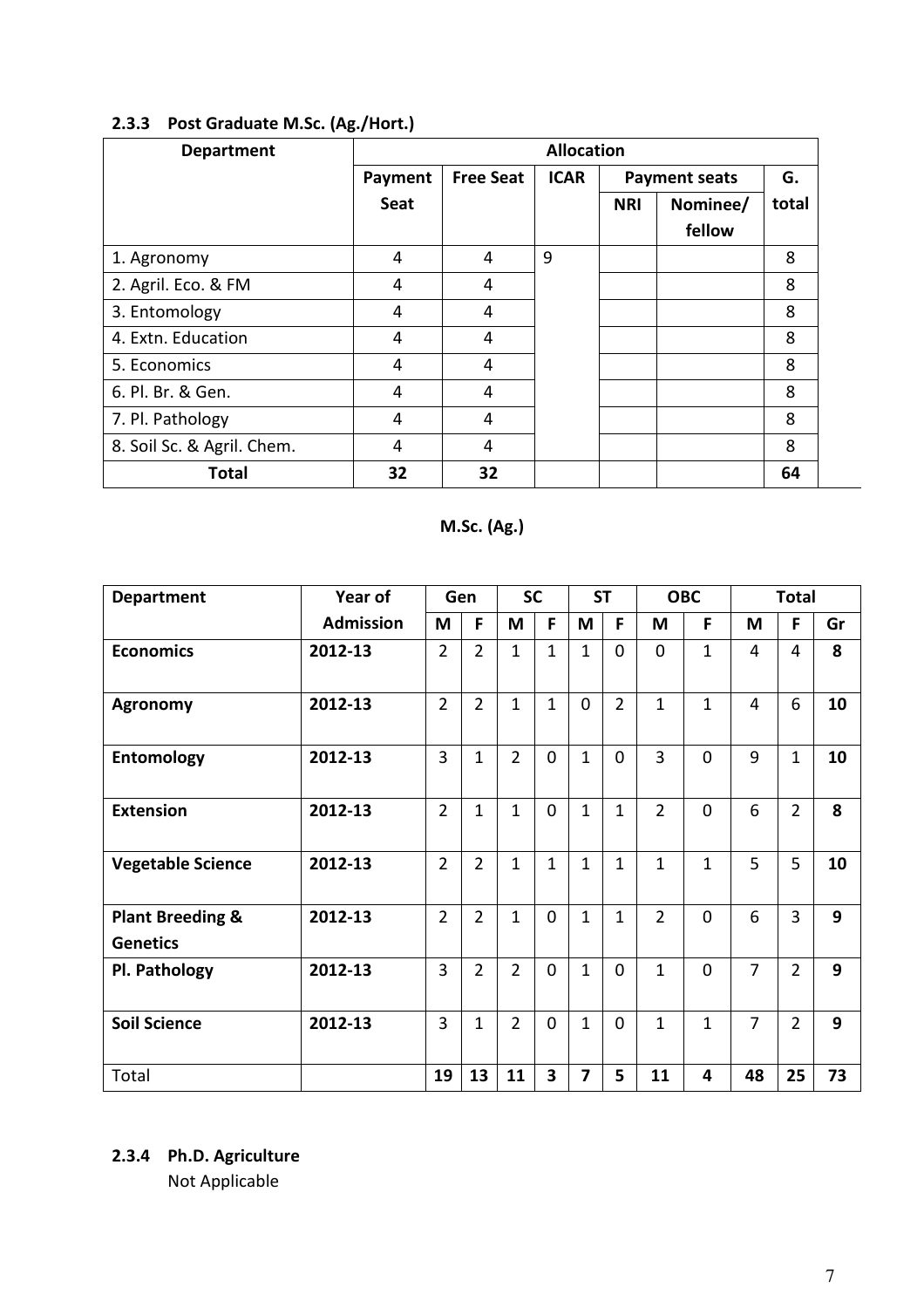# 2.3.5 Ph.D. Horticulture

Not Applicable

- 2.4 Student strength
- 2.4.1 Student Admitted
	- 82

| <b>B.Sc. (Ag.)</b> |                         |   |   |           |           |   |            |   |    |       |    |
|--------------------|-------------------------|---|---|-----------|-----------|---|------------|---|----|-------|----|
| Class              | Gen                     |   |   | <b>SC</b> | <b>ST</b> |   | <b>OBC</b> |   |    | Total |    |
| <b>B.Sc. (Ag.)</b> | M                       | Е | M | E         | M         |   | M          | Е | M  |       | Gr |
| <b>First Year</b>  | $\overline{\mathbf{A}}$ |   | a |           | 14        | 4 | 35         | 8 | 62 | 20    | 82 |

#### 2.4.2 Student strength at a glance

|                                    |                |                | M               |                 |                | F              |                | <b>Total</b>   |                 |                |              |              |
|------------------------------------|----------------|----------------|-----------------|-----------------|----------------|----------------|----------------|----------------|-----------------|----------------|--------------|--------------|
| <b>First Year</b>                  |                |                | 62              |                 |                | 20             |                |                |                 | 82             |              |              |
| Second Year                        |                |                | 50              |                 |                | 33             |                |                |                 | 83             |              |              |
| Third year                         |                |                | 49              |                 |                | 18             |                | 67             |                 |                |              |              |
| Fourth year                        |                |                | 63              |                 |                | 19             |                | 82             |                 |                |              |              |
| <b>Total</b>                       |                |                | 224             |                 |                | 90             |                |                |                 | 314            |              |              |
| 2.4.3<br>Category wise strength    |                |                |                 |                 |                |                |                |                |                 |                |              |              |
| Class                              |                |                | Gen             |                 | <b>SC</b>      | <b>ST</b>      |                | <b>OBC</b>     |                 |                | <b>Total</b> |              |
| <b>B.Sc. (Ag.)</b>                 |                | M              | F               | M               | F              | M              | F              | M              | F               | M              | F            | Gr           |
| <b>First Year</b>                  |                | $\overline{4}$ | $\overline{a}$  | $\overline{9}$  | $\overline{4}$ | 14             | $\overline{4}$ | 35             | 8               | 62             | 20           | 82           |
| Second Year                        |                | 10             | 6               | 8               | $\overline{7}$ | 8              | 10             | 24             | 10              | 50             | 33           | 83           |
| Third year                         |                | 16             | $6\overline{6}$ | $6\overline{6}$ | $\overline{4}$ | $6\overline{}$ | $\overline{2}$ | 21             | $6\overline{6}$ | 49             | 18           | 67           |
| Fourth year                        |                | 19             | 6               | 9               | 4              | 8              | $\overline{3}$ | 27             | 6               | 63             | 19           | 82           |
| <b>Total</b>                       |                | 49             | 22              | 32              | 19             | 36             | 19             | <b>107</b>     | 30              | 224            | 90           | 314          |
| Post Graduate M.Sc. (Ag.)<br>2.4.4 |                |                |                 |                 |                |                |                |                |                 |                |              |              |
|                                    |                |                |                 | <b>SC</b>       |                |                | <b>ST</b>      |                |                 | <b>OBC</b>     |              | <b>Total</b> |
| Department/Year                    | Gen            |                |                 |                 |                |                |                |                |                 |                |              |              |
| 2012-13                            | M              | F              | M               |                 | F              | M              |                | F              | M               | F              |              |              |
| Agril. Economics & FM              | $\overline{0}$ | $\overline{0}$ | $\mathbf{1}$    |                 | $\mathbf{1}$   | $\overline{2}$ |                | $\mathbf{1}$   | $\mathbf{1}$    | $\overline{2}$ |              | 8            |
| Agronomy                           | $\overline{2}$ | 1              | $\mathbf{1}$    |                 | $\overline{2}$ | $\overline{0}$ |                | $\overline{2}$ | $\mathbf{1}$    | 1              |              | 10           |
| Entomology                         | $\mathbf{1}$   | $\mathbf{1}$   | $\overline{2}$  |                 | 0              | $\mathbf{1}$   |                | $\mathbf 0$    | 4               | $\mathbf 0$    |              | 9            |
| <b>Extension Education</b>         | $\mathbf{1}$   | $\overline{2}$ | $\mathbf{1}$    |                 | $\overline{0}$ | $\mathbf{1}$   |                | $\mathbf{1}$   | $\overline{2}$  | $\mathbf{1}$   |              | 9            |
| Pl. Breeding                       | $\overline{2}$ | $\overline{2}$ | $\mathbf{1}$    |                 | $\overline{0}$ | $\mathbf{1}$   |                | $\mathbf{1}$   | $\overline{2}$  | $\overline{0}$ |              | 9            |
| Plant Pathology                    | $\mathbf 0$    | $\mathbf{1}$   | $\overline{2}$  |                 | $\overline{0}$ | $\mathbf{1}$   |                | $\overline{0}$ | $\overline{4}$  | $\mathbf{1}$   |              | 9            |
| Soil Sc & Agril Chem.              | $\overline{2}$ | $\mathbf{1}$   | $\overline{2}$  |                 | $\overline{0}$ | $\mathbf{1}$   |                | $\overline{0}$ | $\overline{2}$  | $\Omega$       |              | 8            |
| Vegetable Science                  | $\mathbf{1}$   | $\overline{2}$ | $\mathbf{1}$    |                 | $\mathbf{1}$   | $\mathbf{1}$   |                | $\mathbf{1}$   | $\overline{2}$  | $\mathbf{1}$   |              | 10           |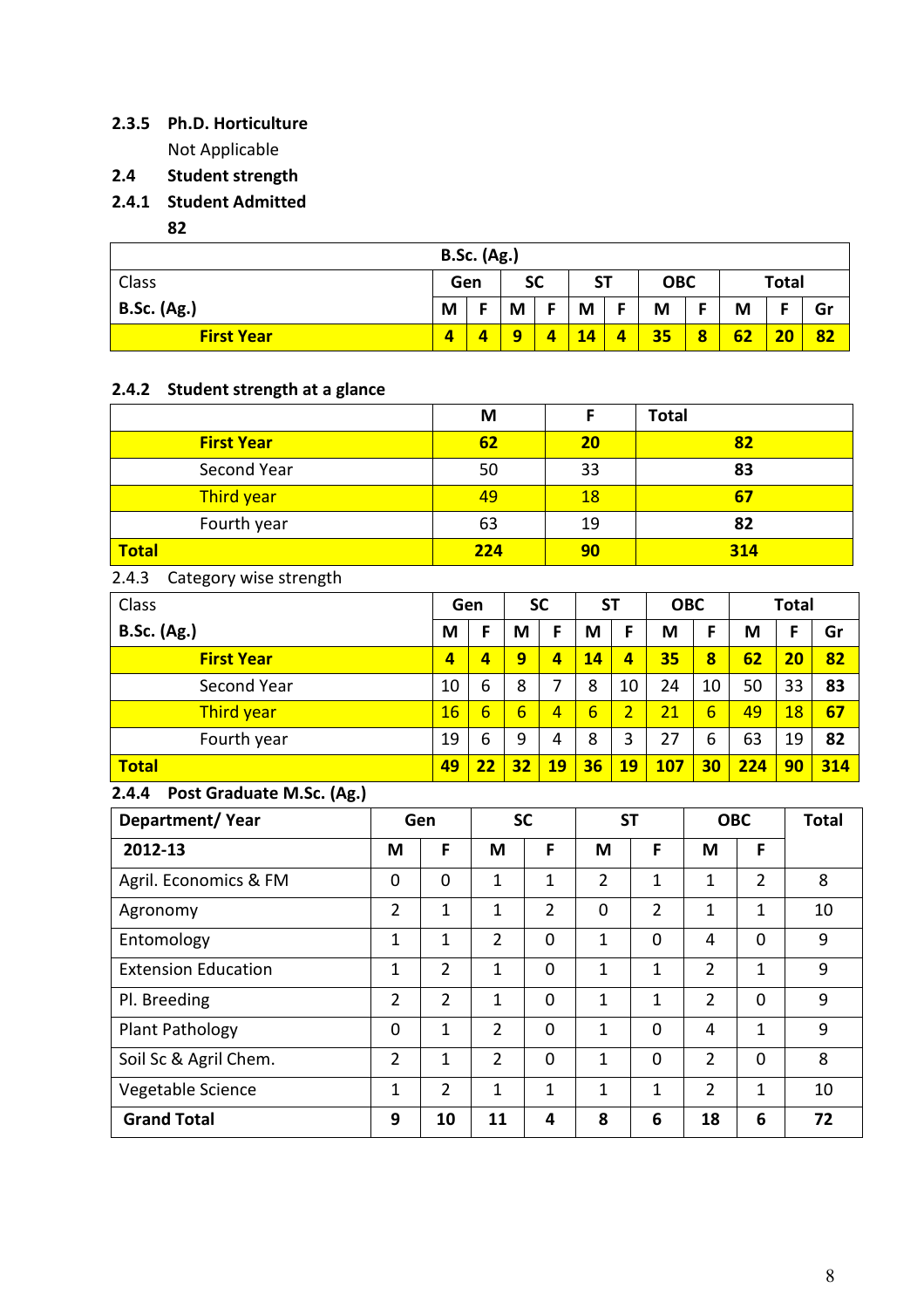## 2.4.5 Ph.D. Agriculture/Horticulture

Not applicable

## 2.5 Teaching status

## 2.5.1 Under graduate

| <b>B.Sc. (Ag.)</b>   |           | <b>Courses offered (No.)</b> | <b>Total credits</b> |               |  |
|----------------------|-----------|------------------------------|----------------------|---------------|--|
|                      | $1st$ Sem | 2 <sup>nd</sup> Sem          | $1st$ Sem            | $2nd$ Sem     |  |
| 1 <sup>st</sup> Year |           | 9                            | $14 + 6 = 20$        | $14 + 8 = 22$ |  |
| 2 <sup>nd</sup> Year | 9         | 8                            | $14 + 9 = 23$        | $12+9=21$     |  |
| 3 <sup>rd</sup> Year | 8         | 9                            | $13+7=20$            | $13+7=20$     |  |
| 4 <sup>th</sup> Year |           | 6                            | $0+21=21$            | $0+20=20$     |  |
| <b>Total</b>         | 30        | 32                           | $41+43=84$           | $39+44=83$    |  |

## (b) Post graduate

## 2.5.2 Post Graduate M. Sc. (Agril.)

|                         |      | <b>Courses offered (No.)</b> |      |              |              |              | <b>Total Credits</b> |              |
|-------------------------|------|------------------------------|------|--------------|--------------|--------------|----------------------|--------------|
| <b>Department</b>       |      | I Sem.                       |      | II Sem.      | I Sem.       |              | II Sem.              |              |
|                         | Pre. | <b>Final</b>                 | Pre. | <b>Final</b> | Pre.         | <b>Final</b> | Pre.                 | <b>Final</b> |
| 1. Agronomy             | 5    | 1                            | 3    | 1            | $11+3=14$    | $0+1=1$      | $6 + 3 = 9$          | $0+1=1$      |
| 2. Agril. Eco. & FM     | 4    | 1                            | 5    | 1            | $6 + 1 = 7$  | $0+1=1$      | $8 + 5 = 13$         | $0+1=1$      |
| 3. Entomology           | 4    | 1                            | 5    | 1            | $4 + 3 = 7$  | $0+1=1$      | $7+5=12$             | $0+1=1$      |
| 4. Extn. Education      | 4    | 1                            | 3    | 1            | $7 + 4 = 11$ | $0+1=1$      | $6 + 3 = 9$          | $0+1=1$      |
| 5. Horticulture         | 7    | 1                            | 5    | 1            | $12+7=19$    | $() + 1 = 1$ | $8 + 5 = 13$         | $0+1=1$      |
| 6. Plant Breeding &     | 5    | $\mathbf{1}$                 | 5    | 1            | $8 + 5 = 13$ | $0+1=1$      | $8 + 5 = 13$         | $0+1=1$      |
| Genetics                |      |                              |      |              |              |              |                      |              |
| 7. Plant Pathology      | 5    | 1                            |      | 1            | $9+4=13$     | $0+1=1$      | $9 + 4 = 13$         | $0+1=1$      |
| 8. Soil Science &       | 7    | 02                           | 03   | 01           | $8 + 5 = 13$ | $() + 1 = 1$ | $7 + 3 = 10$         | $0+1=1$      |
| Agril. Chemistry        |      |                              |      |              |              |              |                      |              |
| <b>Statistics</b><br>9. | 1    | $\mathbf 0$                  | 4    | $\mathbf 0$  | $3+1=4$      | $\mathbf 0$  | $8 + 4 = 12$         | 0            |
| <b>Total</b>            | 42   | 9                            | 7    | 8            | 101          | 8            | 104                  | 8            |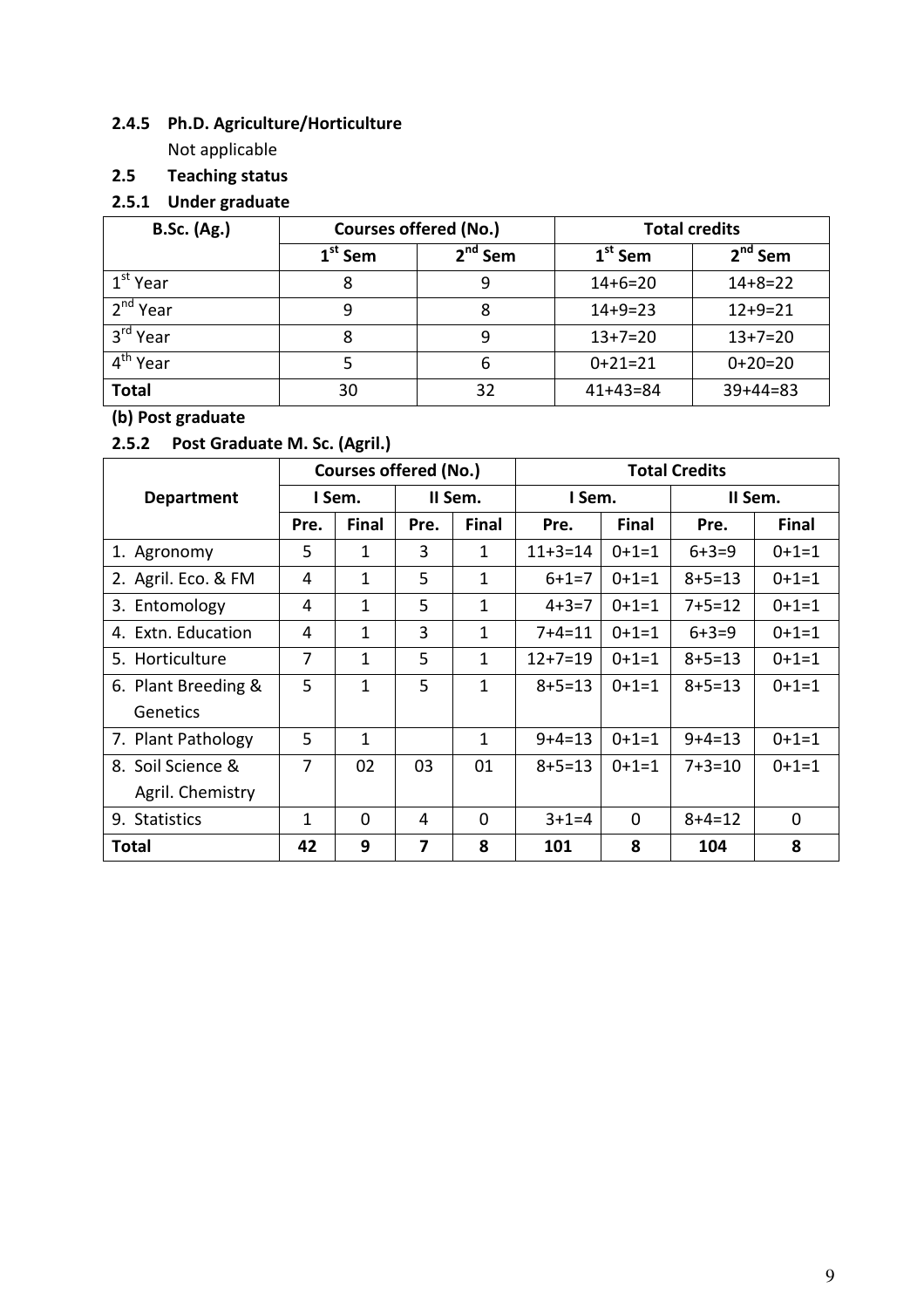# 2.6 Thesis submitted to Faculty of Post Graduate 2012-13

## 1. Agronomy

| <b>S.N.</b>    | <b>Title of thesis</b>                             | Name of        | Chairman          |
|----------------|----------------------------------------------------|----------------|-------------------|
|                |                                                    | student        |                   |
| $\mathbf{1}$   | Study on effectiveness and compatibility of        | Hemant         | Dr. M.P. Jain     |
|                | different agro chemical on growth and yield on     | upadhayay      |                   |
|                | soybean (glycine max(L) Merrier                    |                |                   |
| $\overline{2}$ | Evalution of contigent crop production practice    | Karuna Gautam  | Dr. S.K.Choudhary |
|                | under delayed on set of monsoon condition          |                |                   |
| 3              | Integrated nutrient management in different        | Richa Singh    | Dr. A.K.Sharma    |
|                | types of maize                                     | Rajput         |                   |
|                |                                                    |                |                   |
| 4              | Effect of nutrition management and plant dencity   | Santosh Kumar  | Dr. Shivaji Yadv  |
|                | on Bt cotton hybrids under partial irrigated       | Dading         |                   |
|                | condition                                          |                |                   |
| 5              | Real-time contingent crop planning under           | Suresh Kumar   | Dr. H.S. Thakur   |
|                | Aberrant monsoon condition for Malwa Region        | Malav          |                   |
|                |                                                    |                |                   |
| 6              | Studies on nutrient management practices on        | Suvarna        | Dr. R.S.S.Tomar   |
|                | leaf ridding on leaf ridding in Bt cotton          | Namdeo         |                   |
|                |                                                    |                |                   |
| 7              | Effect of sulphur application on yield and quality | Omprakesh      | Dr. H.S. Thakur   |
|                | of rainfed soybean (gyicine max (L) merrier)       | Malviya        |                   |
|                |                                                    |                |                   |
| 8              | Effect of integrated weed management on            | Nitesh Parani  | Dr. N.S. Thakur   |
|                | growth and yield of kharif sorghum                 |                |                   |
| 9              | Assessing the performance of sorghum               | Rajendra kumar | Dr. Shivaji Yadv  |
|                | Genotypes in changing climate (increased sowing    |                |                   |
|                | window)                                            |                |                   |

### 2. Horticulture

| S.N.           | <b>Title of thesis</b>                         | Name of       | Chairman        |
|----------------|------------------------------------------------|---------------|-----------------|
|                |                                                | student       |                 |
|                | Effect of pre treatment and drying methods on  | Siddharth     | Dr. N.K. Gupta  |
|                | maturity of Chilli                             | Lashkari      |                 |
| $\overline{2}$ | Effect of organic and inorganic fertilizers on | Lokendra      | Dr. N.K. Gupta  |
|                | growth yield and quality of Cabbage.           | Patidar       |                 |
| 3              | To study the performance of organic and        | Sunil Mandloi | Smt. D. Tembhre |
|                | inorganic source of nutritions on growth and   |               |                 |
|                | yield of Cowpea                                |               |                 |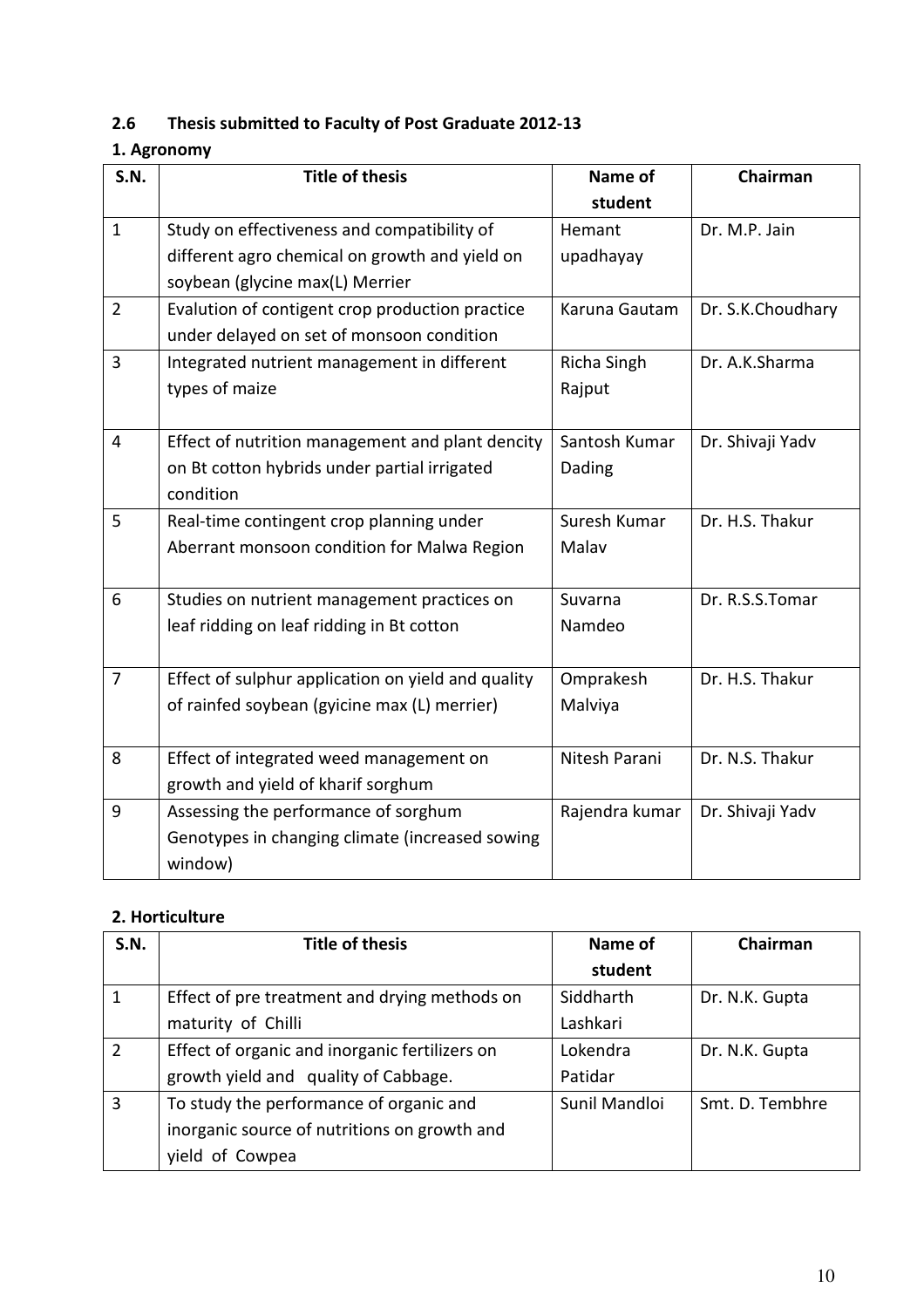| 4              | To study the performance of organic and             | Rewaram       | Smt. D. Tembhre  |
|----------------|-----------------------------------------------------|---------------|------------------|
|                | inorganic source of nutritions on growth and        | Choudhary     |                  |
|                | yield of broccoli (Brassica oleraces L.Var. Italica |               |                  |
|                | Plenck)                                             |               |                  |
|                |                                                     |               |                  |
| 5              | Effects of GA3 & NAA on growth, yield and           | Mansharam     | Dr. R.K. Jaiswal |
|                | quality of Okra (Abelmoschus esculentus L.          | Awasiya       |                  |
|                | Moench) cv. VRO-6                                   |               |                  |
| 6              | Effect of Nitrogen and Sulphur Levels on Growth,    | Shivpal Singh | Dr. R.K. Jaiswal |
|                | Yeild & Quality of Garlic (Allium sativum L.)       | Songara       |                  |
| $\overline{7}$ | Efficiency of various weed control methods on       | Chetan Bansal | Dr. N.K. Gupta   |
|                | growth and yield of Fenugreek (Trigonella           |               |                  |
|                | foenumgraecumL.)                                    |               |                  |
| 8              | Association of character and indirect               | Nidhi Mishra  | Dr. R.K. Jaiswal |
|                | contribution in Chilli (Capsicum annum L.) in       |               |                  |
|                | control condition                                   |               |                  |

## 3. Entomology:

| <b>S.N.</b>    | <b>Thesis Title</b>                               | Name of the   |
|----------------|---------------------------------------------------|---------------|
|                |                                                   | students      |
| $\mathbf{1}$   | Effect of date of sowing on the abundance of      | Sh. Manoj     |
|                | sorghum pests in Malwa region, Indore Madhya      | Kumar Parmar- |
|                | Pradesh.                                          |               |
| $\overline{2}$ | Evaluation<br>combination<br>insecticide<br>οf    | Sh. Ravindra  |
|                | formulations<br>against<br>insect<br>of<br>pests  | Yadav         |
|                | Soybean, Glycine max (L) Merr. under field field  |               |
|                | condition.                                        |               |
| 3              | Performance of sorghum genotypes against          | Sh. Nilesh    |
|                | major insect pests and their natural enemies.     | Rawat         |
| 4              | Field evaluation of Bt. transgenic cotton hybrids | Sh. Raj Kumar |
|                | against major insect pests.                       | Mukati        |
| 5              | Efficacy of biopesticides and some modern         | Sh. Kamlesh   |
|                | insecticides against major insect pests of Okra   | Kumar Salvi   |
|                | (Ablemoschus esculentus L. Moench.)               |               |
| 6              | Management of sorghum pests and their natural     | Sh. Suresh    |
|                | enemies with cost effective management            | Mandloi       |
|                | approaches.                                       |               |
|                |                                                   |               |
|                |                                                   |               |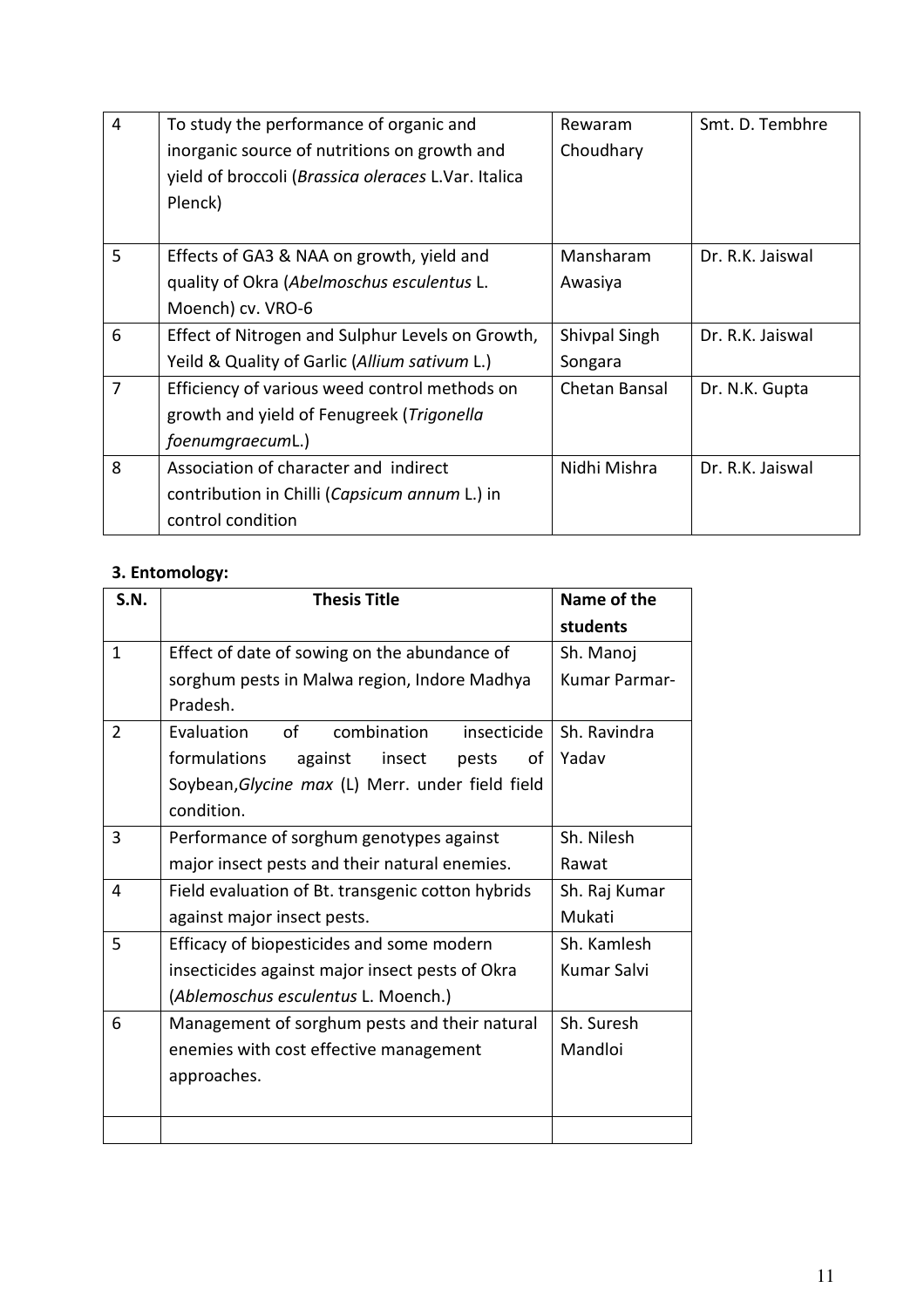## 4. Plant Breeding & Genetics

| S.N            | Title of thesis research                       | Name of student | Advisor                  |
|----------------|------------------------------------------------|-----------------|--------------------------|
| $\mathbf 0$    |                                                |                 |                          |
| $\mathbf{1}$   | Diversity assessment among germplasm           | Gajendra Kumar  | Dr. (Ms.) Mridula        |
|                | accessions of soybean                          | <b>Bhavsar</b>  | <b>Billore</b>           |
| $\overline{2}$ | Heterobeltiosis and Line x Tester analysis of  | Mahesh Patel    | Dr. V.P. Kataria         |
|                | grain yield and it's attributes in Sorghum     |                 |                          |
|                | bicolor (L.) Moench.                           |                 |                          |
| 3              | Callusing and Organogenesis in Buchanania      | Meena Markam    | $P_{\cdot}$<br>Dr.<br>D. |
|                | lanzan (Sprang)                                |                 | Gaikwad                  |
| 4              | Callusing and Organogenesis in Plumbago        | Rahul Dhaketa   | $P_{\cdot}$<br>Dr.<br>D. |
|                | zeylanica Linn. (Chitrak)                      |                 | Gaikwad                  |
| 5              | Study of clustering pattern of Safflower       | Ritesh Yadav    | Dr. Jagdish Singh        |
|                | (Carthamus tinctorius L.) genotypes for        |                 |                          |
|                | and its attributes with special<br>yield       |                 |                          |
|                | reference to drought tolerance                 |                 |                          |
| 6              | Segregation analysis of drought tolerant $F_2$ | Roopresham      | Dr. $(Ms.)$<br>Indu      |
|                | population in soybean [Glycine max (L)         | Awase           | Swarup                   |
|                | Merrill]                                       |                 |                          |
| $\overline{7}$ | Association analysis for yield, its attributes | Mukesh Parmar   | Dr.<br>P.<br>D.          |
|                | fibre<br>traits of American<br>Cotton<br>and   |                 | Gaikwad                  |
|                | (Gossypium hirsutum L.)                        |                 |                          |

## 5. Extension Education & R.S.

| S.No.          | Title of Research                           | of<br>Name    | Name of        | Progress  |
|----------------|---------------------------------------------|---------------|----------------|-----------|
|                |                                             | Student       | Advisor        |           |
| $\mathbf{1}$   | Impact of Watershed Development             | Mr.<br>Ajeet  | Dr. V. K.      | Submitted |
|                | Program in Indore District of M.P.          | Dwivedi       | Swarnakar      |           |
| $\overline{2}$ | Study on crop insurance scheme in           | Mr. Chamanlal | Dr. V. K.      | Submitted |
|                | Khandwa Block of Khandwa District           | Sazgaya       | Swarnakar      |           |
|                | M.P.                                        |               |                |           |
| $\overline{3}$ | Impact of Balram Tal Yojna on benefits      | Mr. Dhirendra | Dr. V. K.      | Not       |
|                | driven by participant farmers of Tonk       | Saad          | Swarnakar      | completed |
|                | Khurd Block of Dewas District (M.P.)        |               |                |           |
| 4              | <b>Study of Entrepreneurial Behaviour</b>   | Ms.<br>Laxmi  | Dr. V. K.      | Not       |
|                | Potato Growers in Indore District,          | Baghel        | Swarnakar      | completed |
|                | (M.P.)                                      |               |                |           |
| 5              | friendly<br>vegetable<br>Study<br>eco<br>on | Ms.<br>Neerja | Dr.S.Choudhary | Submitted |
|                | growers in Indore district of M.P.          | Patel         |                |           |
|                |                                             |               |                |           |
|                |                                             |               |                |           |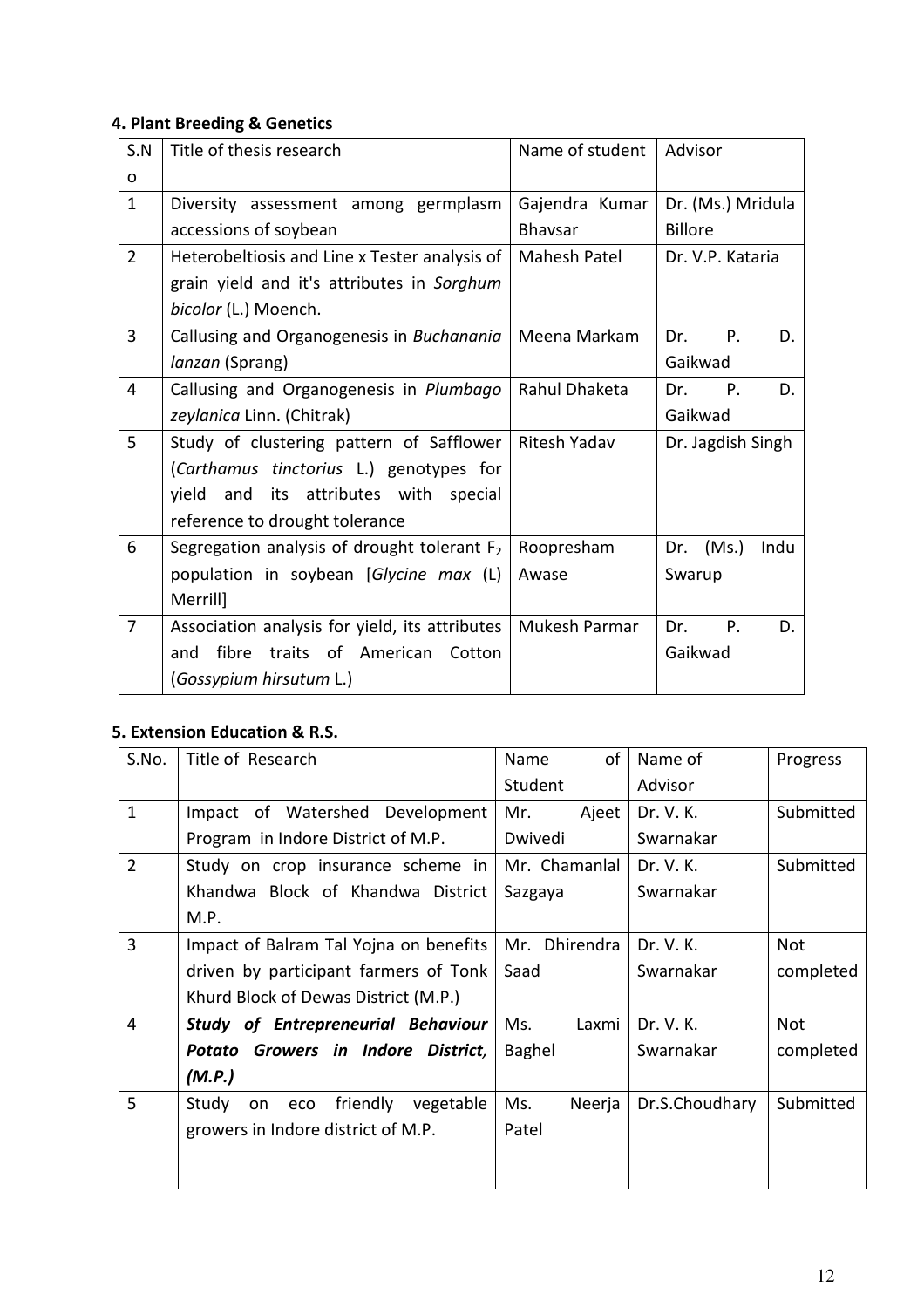| 6 | A Study on Effect of Mass Media<br>Exposure in Comprehension<br>of<br>Vermicompost Technology by Farmers<br>in Khandwa Block of (M.P.)                                              | Mr.Prakash<br>Didvaniya  | Dr.S.Choudhary | Submitted         |
|---|-------------------------------------------------------------------------------------------------------------------------------------------------------------------------------------|--------------------------|----------------|-------------------|
| 7 | Study on Decision Making Process<br>Reference to Risk Taking<br>with<br>of<br>Rural<br><b>Behavior</b><br>Woman<br>Vegetable Growers in Jobat block of<br>Alirajpur district (M.P.) | Ms.<br>Sarla<br>Chouhan  | Dr.S.Choudhary | Under<br>progress |
| 8 | A Study on Training Need of Farmers<br>Regarding Improved Potato Production<br>Technology in MHOW Block in Indore<br>District (M.P.)                                                | Mr.<br>Shivpal<br>Piprde | Dr.S.Choudhary | Submitted         |
| 9 | of<br>level<br>Aspiration<br>youth<br>rural<br>regarding occupational preference in<br>agriculture and allied sector in Dhar<br>district of M.P.                                    | Mr.Shivnath<br>Kudare    | Dr.S.Choudhary | Submitted         |

## 6. Agricultural Economics & F.M.

| S.N            | Title of the thesis                                                                                             | Name of The student      | Name of the Advisory<br>committee |
|----------------|-----------------------------------------------------------------------------------------------------------------|--------------------------|-----------------------------------|
| $\mathbf{1}$   | Impact of post harvest management<br>technique and marketing of wheat in                                        | <b>Anandilal Patidar</b> | Dr A.M.Rajput                     |
|                | Ratlam district of Madhya Pradesh                                                                               |                          |                                   |
| $\overline{2}$ | A study on economics of post harvest<br>management in maize cultivation in<br>Barwni district of Madhya Pradesh | Ku. Anita Barde          | Dr A.M.Rajput                     |
| $\overline{3}$ | A study on economics of production<br>marketing of sorghum<br>and<br>in.<br>Barwani district in Madhya Pradesh  | Ku. Anita Barde          | Dr. S.K.Jain                      |
| 4              | An economic study of post harvest<br>management for soybean crop in<br>Dewas district of Madhya Pradesh         | Ankit Yadav              | Dr. S.K.Jain                      |
| 5              | Economic and marketing efficiency<br>of soybean in Shajapur district of<br>Madhya Pradesh                       | Ashok Kumar Parmar       | Dr. M.L.Diwedi                    |
| 6              | study<br>production<br>A<br>and<br>on<br>marketing of ground nut in Alirajpur<br>district of Madhya Pradesh     | Ku. Pramila Maurya       | Dr. M.L.Diwedi                    |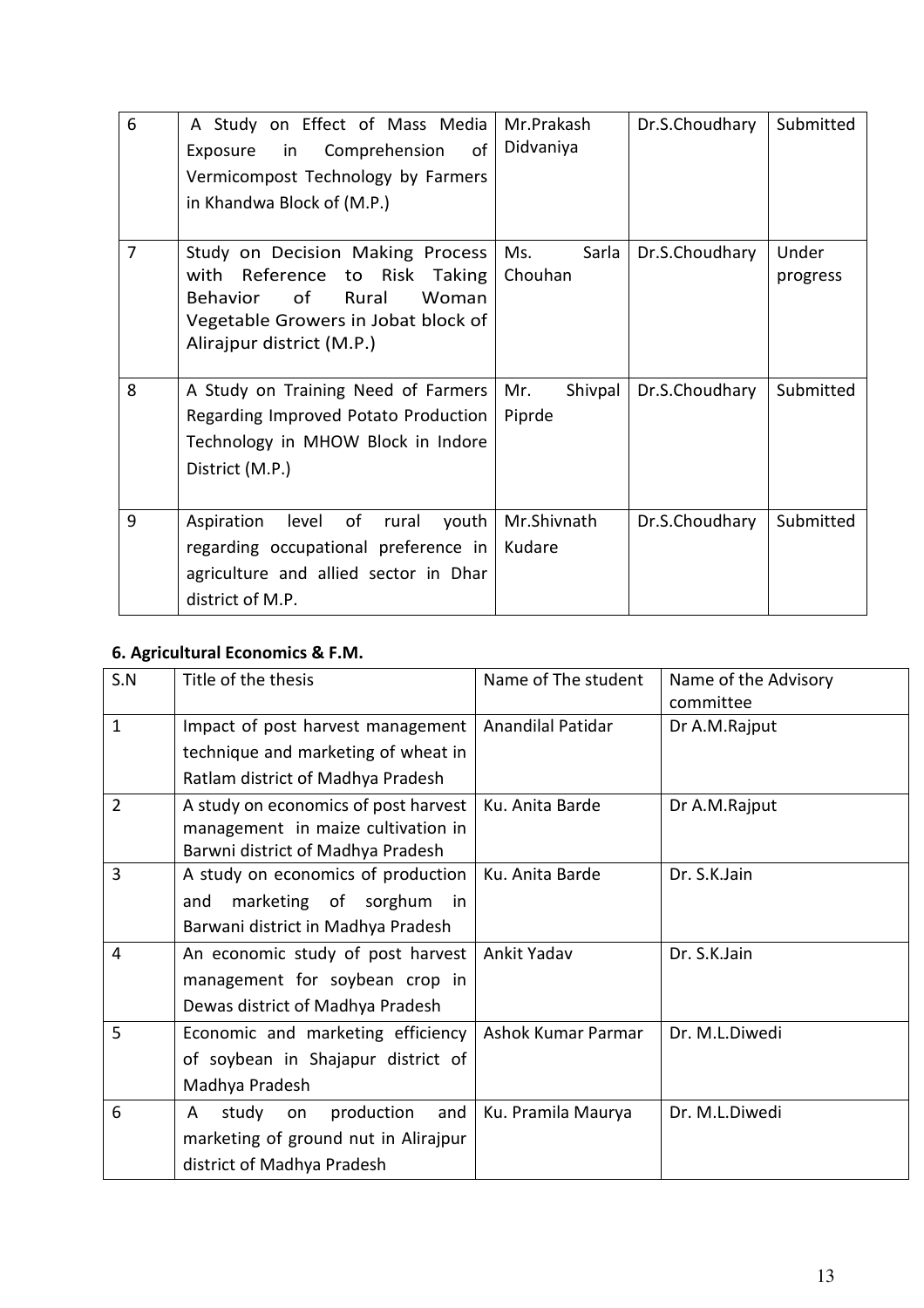## 7. Soil Science & Agricultural Chemistry

| S.N            | Title of the thesis                                                                                                                                                                 | Name of The student | Name of the Advisory<br>committee |
|----------------|-------------------------------------------------------------------------------------------------------------------------------------------------------------------------------------|---------------------|-----------------------------------|
| $\mathbf{1}$   | Nitrogen transformation in relation<br>to applied nitrogen and sewage<br>sludge in vertisols                                                                                        | Pawal Solanki       | Dr. U.R. Khandkar                 |
| $\overline{2}$ | Effect of organic amendments (Farm<br>Manure,<br>pressmud<br>yard<br>and<br>vermicompost) and gypsum on rice<br>grown on sodic black soil                                           | Narayan Patel       | Dr. U.R. Khandkar                 |
| 3              | Studies on distribution and forms of<br>zinc in soils of Tonkkhurd tehsil of<br>Dewas distrit of Madhya Pradesh                                                                     | Mukesh Jhaniya      | Dr. U.R. Khandkar                 |
| 4              | Performance of distillery and sugar<br>industry waste on reclamation and<br>crop production of wheat in sodic<br>vertisols                                                          | Nisha Swami         | Dr. S.C. Tiwari                   |
| 5              | Characterization and assessment of<br>irrigation water quality in relation to<br>nitrate, fluoride and<br>boron of<br>Western Madhya Pradesh - A case<br>study of Mandsaur district | Rambalwan Jatav     | Dr. V.K. Khaddar                  |
| 6              | Rainfall probabilities estimates and<br>trends of<br>climate<br>change<br>and<br>estimations of soil erodibility of<br>Indore district of western M.P.                              | Sushma Parmar       | Dr. S.K. Sharma                   |
| 7              | Assessment of soil quality and<br>performance of chickpea under<br>permanent<br>manurial<br>trial<br>on<br>soybean-chickpea<br>in<br>sequence<br>rainfed vertisols                  | Pankaj Patidar      | Dr. S.P.K. Unni                   |
|                | 8. Plant Pathology                                                                                                                                                                  |                     |                                   |
| S.N            | Title of the thesis                                                                                                                                                                 | Name of The student | Name of the Advisory<br>committee |
| $\mathbf{1}$   | Studies on nutritional utilization &<br>differentiation of races of Fusarium<br>oxysporum f. sp. Ciceri inciting wilt in<br>chickpea (Cicer arietinum L.)                           | Sh. Rakesh Chouhan  |                                   |
| $\overline{2}$ | <b>Studies</b><br>chemical<br>mediated<br>on<br>induction of resistance in chickpea<br>against dry root rot (Rhizoctonia<br>bataticola)                                             | Sh. Amrit Pipalde   | Dr. R.K. Singh                    |
| 3              | Studies on physiological behavior of<br>races of chickpea wilt pathogen<br>(Fusarium oxysporum f. sp. Ciceri)                                                                       | Rajesh Belwanshi    | Dr. R.K. Singh                    |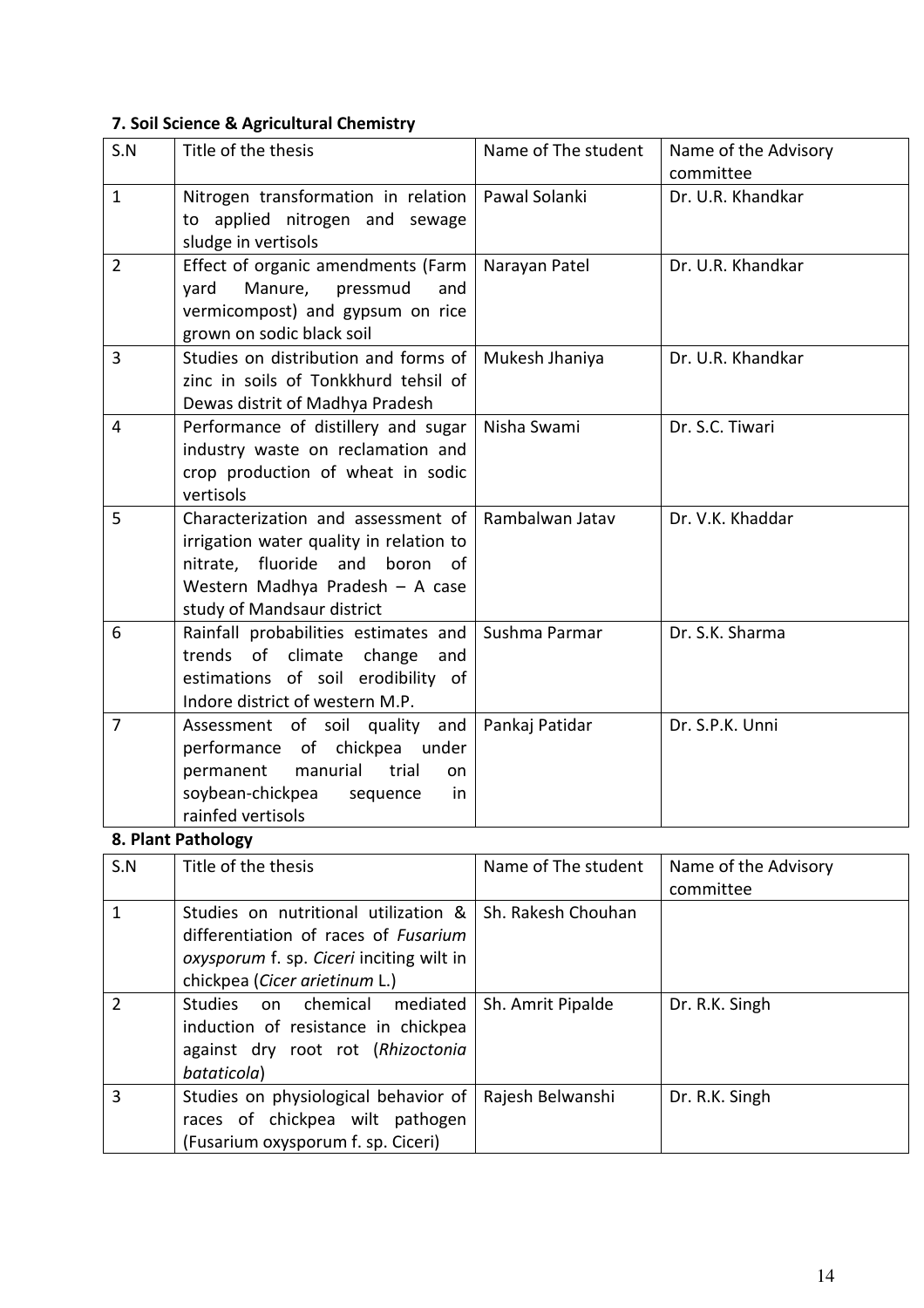| S No.          | <b>Name of Module</b>   | Area of activity                | Impact                |
|----------------|-------------------------|---------------------------------|-----------------------|
| $\mathbf{1}$   | Module-Horticulture     | 1. Nursery management           | The students          |
|                |                         | * Developed all weather         | registered in this    |
|                |                         | nursery shed for conducting     | module will be        |
|                |                         | practical and demonstration     | trained and           |
|                |                         | related to propagation work on  | confident in field of |
|                |                         | nursery plants                  | nursery busyness      |
|                |                         |                                 | and marketing.        |
|                |                         | 2. Commercial floriculture      |                       |
|                |                         | *Developed facilities in field  |                       |
|                |                         | operations i.e. landscaping,    |                       |
|                |                         | gardening and commercial        |                       |
|                |                         | floriculture through            |                       |
|                |                         | mechanization                   |                       |
|                |                         |                                 |                       |
| $\overline{2}$ | Module- Crop protection | The students of this module     | The students of this  |
|                |                         | have registered a course of our | module shall also be  |
|                |                         | discipline entitled' Nursery    | benefited by          |
|                |                         | management of Horticulture      | learning and          |
|                |                         | crops'                          | gaining experience    |
|                |                         |                                 | in this field         |
|                |                         |                                 | especially in         |
|                |                         |                                 | production of         |
|                |                         |                                 | disease free healthy  |
|                |                         |                                 | seedlings             |

#### 2.7 Experiential Learning Programme

## This program runs with following courses in last semester of Fourth Year and the students of different groups attempt these courses.

|   | Module: HORTICULTURE                                             |          |                                         |                                          |  |
|---|------------------------------------------------------------------|----------|-----------------------------------------|------------------------------------------|--|
| 1 | Commercial Vegetable Production [ELHT 301]                       | $3(1+2)$ | Smt. Deeksha<br>Tembhre                 | Dr. R.K. Jaiswal                         |  |
| 2 | Commercial Floriculture [ELHT 302]                               | $3(1+2)$ | Dr. R.K. Jaiswal                        | Smt. Deeksha<br>Tembhre                  |  |
| 3 | Nursery Management of Horticultural Crops<br>[ELHT 303]          | $4(1+3)$ | Dr. N.K. Gupta                          | Dr. R.K. Jaiswal                         |  |
| 4 | Processing & Value Addition of Horticultural<br>Crops [ELHT 304] | $3(1+2)$ | Dr. R.K. Jaiswal                        | Smt. Deeksha<br>Tembhre                  |  |
| 5 | Integrated Pest and Disease Management<br><b>[ELPT 201]</b>      | $4(2+2)$ | Dr. S.N. Upadhyay<br>Dr. R.K. Singh     | Dr. R.K.<br>Choudhary<br>Dr. S.P. Mishra |  |
| 6 | Mgt. of Post Harvest Insect Pests & Diseases<br><b>[ELPT202]</b> | $3(1+2)$ | Dr. S.P. Mishra<br>Dr. (Smt.) M. Sharma | Dr. R.K. Singh<br>Dr. S.B. Singh         |  |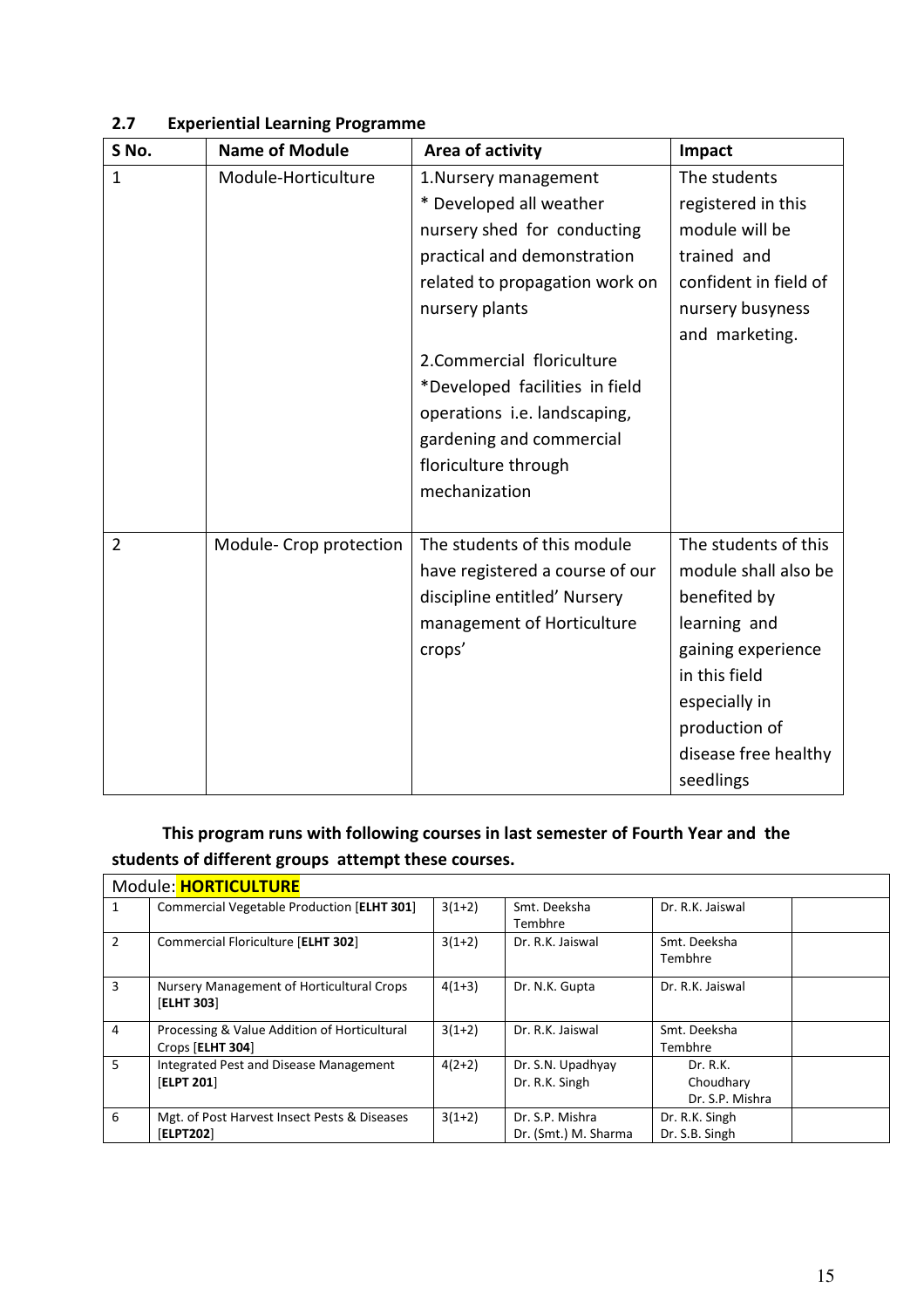|                | Module: CROP PRODUCTION                                      |          |                   |                  |  |  |
|----------------|--------------------------------------------------------------|----------|-------------------|------------------|--|--|
|                | Seed Production Technology [ELPD 101]                        | $3(1+2)$ | Dr. Sunil Holkar  | Dr. $(Smt.)$ I.  |  |  |
|                |                                                              |          |                   | Swarup           |  |  |
| $\overline{2}$ | Remote Sensing, GIS & Land Use Planning<br><b>[ELPD 102]</b> | $3(1+2)$ | Dr. S.K. Sharma   | Dr. K.S. Bangar  |  |  |
| 3              | Integrated Farming System [ELPD 103]                         | $3(1+2)$ | Dr. H.S. Thakur   | Dr. R.S.S. Tomar |  |  |
| 4              | Water Management [ELPD 104]                                  | $4(1+3)$ | Er. R.K. Sharma   | Er. S.K. Argal   |  |  |
| 5              | Soil Management [ELPD 105]                                   | $4(1=3)$ | Dr. U.R. Khandkar | Dr. S.K. Sharma  |  |  |
| 6              | Mgt. of Post Harvest Insect Pests & Diseases                 | $3(1+2)$ | Dr. S.P. Mishra   | Dr. R.K. Singh   |  |  |
|                | [ELPT202]                                                    |          | Dr. (Smt.) M.     | Dr. S.B. Singh   |  |  |
|                |                                                              |          | Sharma            |                  |  |  |

|                | Module: <b>CROP PROTECTION</b>                                  |          |                                            |                                          |  |
|----------------|-----------------------------------------------------------------|----------|--------------------------------------------|------------------------------------------|--|
| 1              | Integrated Pest and Disease Management<br>[ELPT 201]            | $4(2+2)$ | Dr. S.N. Upadhyay<br>Dr. R.K. Singh        | Dr. R.K.<br>Choudhary<br>Dr. S.P. Mishra |  |
| $\overline{2}$ | Mgt. of Post Harvest Insect Pests & Diseases<br>[ELPT202]       | $3(1+2)$ | Dr. S.P. Mishra<br>Dr. (Smt.) M.<br>Sharma | Dr. R.K. Singh<br>Dr. S.B. Singh         |  |
| 3              | Non Insect Pest Management [ELPT 203]                           | $3(1+2)$ | Dr. S.B. Singh                             | Dr. R.K. Choudhary                       |  |
| $\overline{4}$ | Pesticides and Plant Protection Equipments<br><b>[ELPT 204]</b> | $3(1+2)$ | Dr. R.K. Choudhary<br>Dr. R.K. Singh       | Dr. S.N.<br>Upadhyay<br>Dr. S.P. Mishra  |  |
| 5              | Nursery Management of Horticultural Crops<br><b>[ELHT 303]</b>  | $4(1+3)$ | Dr. N.K. Gupta                             | Dr. R.K. Jaiswal                         |  |
| 6              | Integrated Farming System [ELPD 103]                            | $3(1+2)$ | Dr. H.S. Thakur                            | Dr. R.S.S. Tomar                         |  |

| S. No.         | Name of Teachers   | Course Title                                                | Course          | Credits  | No.      |
|----------------|--------------------|-------------------------------------------------------------|-----------------|----------|----------|
|                |                    |                                                             | No.             |          | of       |
|                |                    |                                                             |                 |          | students |
| 1              | Dr. S.N. Upadhyay  | Integrated pest and disease<br>management                   | <b>ELPT 201</b> | $4(2+2)$ | 54       |
| $\overline{2}$ | Dr.(Smt) M. Sharma | Mgt. of Post Harvest Insect<br>Pests and Diseases           | <b>ELPT 202</b> | $3(1+2)$ | 84       |
| 3              | Dr. S.B. Singh     | Non insect pests<br>management                              | <b>ELPT 203</b> | $3(1+2)$ | 26       |
| 4              | Dr. R.K. Choudhary | <b>Pesticides and Plant</b><br><b>Protection Equipments</b> | <b>ELPT 204</b> | $3(1+2)$ | 54       |

## 2.8 Rural Agricultural Work Experience Programme (RAWE) Number of Students Participated in RAWE Project At KVK

| S.No. | Ujjain                  | <b>Dhar</b>             | Jhabua                  |
|-------|-------------------------|-------------------------|-------------------------|
|       | <b>30 Boys Students</b> | <b>30 Boys Students</b> | <b>19 Girl Students</b> |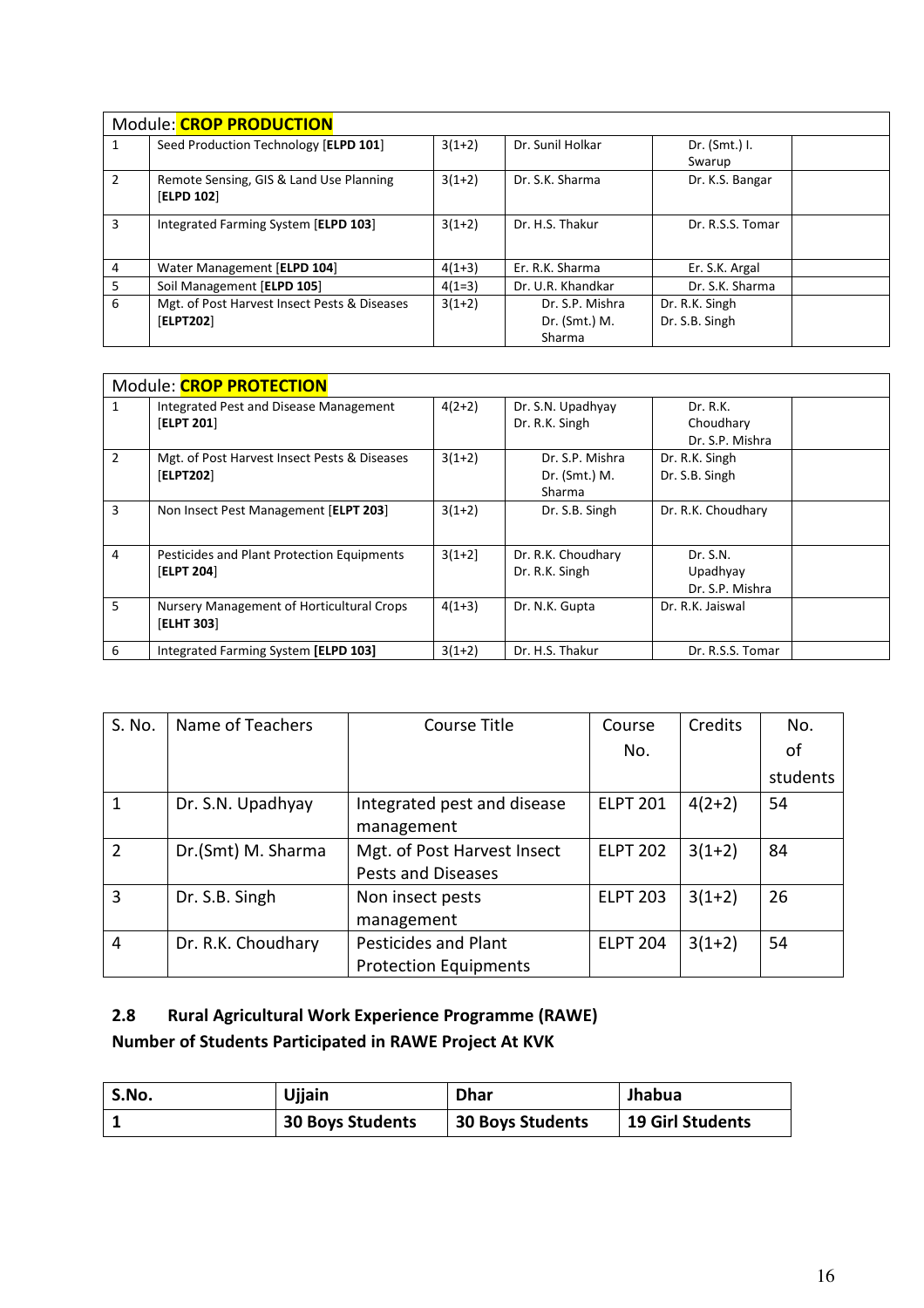## College:

| <b>Period</b> | No. of          | <b>Technologies Disseminated among farmers</b>                       |  |
|---------------|-----------------|----------------------------------------------------------------------|--|
|               | <b>Students</b> | (Significant heads)                                                  |  |
| 2012-13       | 79              | <b>Educational Activities</b>                                        |  |
|               |                 | Educating school children.                                           |  |
|               |                 | International Literacy Day Celebration.<br>$\bullet$                 |  |
|               |                 | <b>Health Awareness Camp</b>                                         |  |
|               |                 | Nutritional and Diet Program                                         |  |
|               |                 | Importance of Breast Feeding<br>$\bullet$                            |  |
|               |                 | Cleanliness program<br>$\bullet$                                     |  |
|               |                 | Rally against malnutrition<br>٠                                      |  |
|               |                 | <b>Sanitation Program</b>                                            |  |
|               |                 | Water disinfection<br>$\bullet$                                      |  |
|               |                 | <b>Social Activities</b>                                             |  |
|               |                 | <b>Parthinium Eradication</b><br>$\bullet$                           |  |
|               |                 | Mid day meal program                                                 |  |
|               |                 | attending vaccination camp<br>$\bullet$                              |  |
|               |                 | <b>Celebration of National Sports Day</b>                            |  |
|               |                 | Plantation                                                           |  |
|               |                 | Artificial jewelry making<br>٠                                       |  |
|               |                 | <b>Blood Donation Camp</b>                                           |  |
|               |                 | <b>PRA Making</b>                                                    |  |
|               |                 | <b>Discussion of Rural Problems</b>                                  |  |
|               |                 | demonstration of water Harvesting models<br>$\bullet$                |  |
|               |                 | Seed distribution                                                    |  |
|               |                 | <b>Attending Gram Sabhas</b><br>$\bullet$                            |  |
|               |                 | Campaign                                                             |  |
|               |                 | Beti Bachao                                                          |  |
|               |                 | Biogas plant                                                         |  |
|               |                 | Slogan Writing                                                       |  |
|               |                 | Child Marriage                                                       |  |
|               |                 | <b>Other Activities</b>                                              |  |
|               |                 | <b>Fruit Preservation</b>                                            |  |
|               |                 | <b>Attending ITK</b>                                                 |  |
|               |                 | <b>Seed Sticking</b><br>$\bullet$                                    |  |
|               |                 | Dehydration and seen Preparation of Kachary<br>floor making by gutti |  |
|               |                 | <b>News Publication</b>                                              |  |
|               |                 | <b>Agricultural</b>                                                  |  |
|               |                 | Germ plasm collection                                                |  |
|               |                 | socio economic survey                                                |  |
|               |                 | Farmers meeting                                                      |  |
|               |                 | Field visit                                                          |  |
|               |                 | Exhibition                                                           |  |
|               |                 | Visit to different line department                                   |  |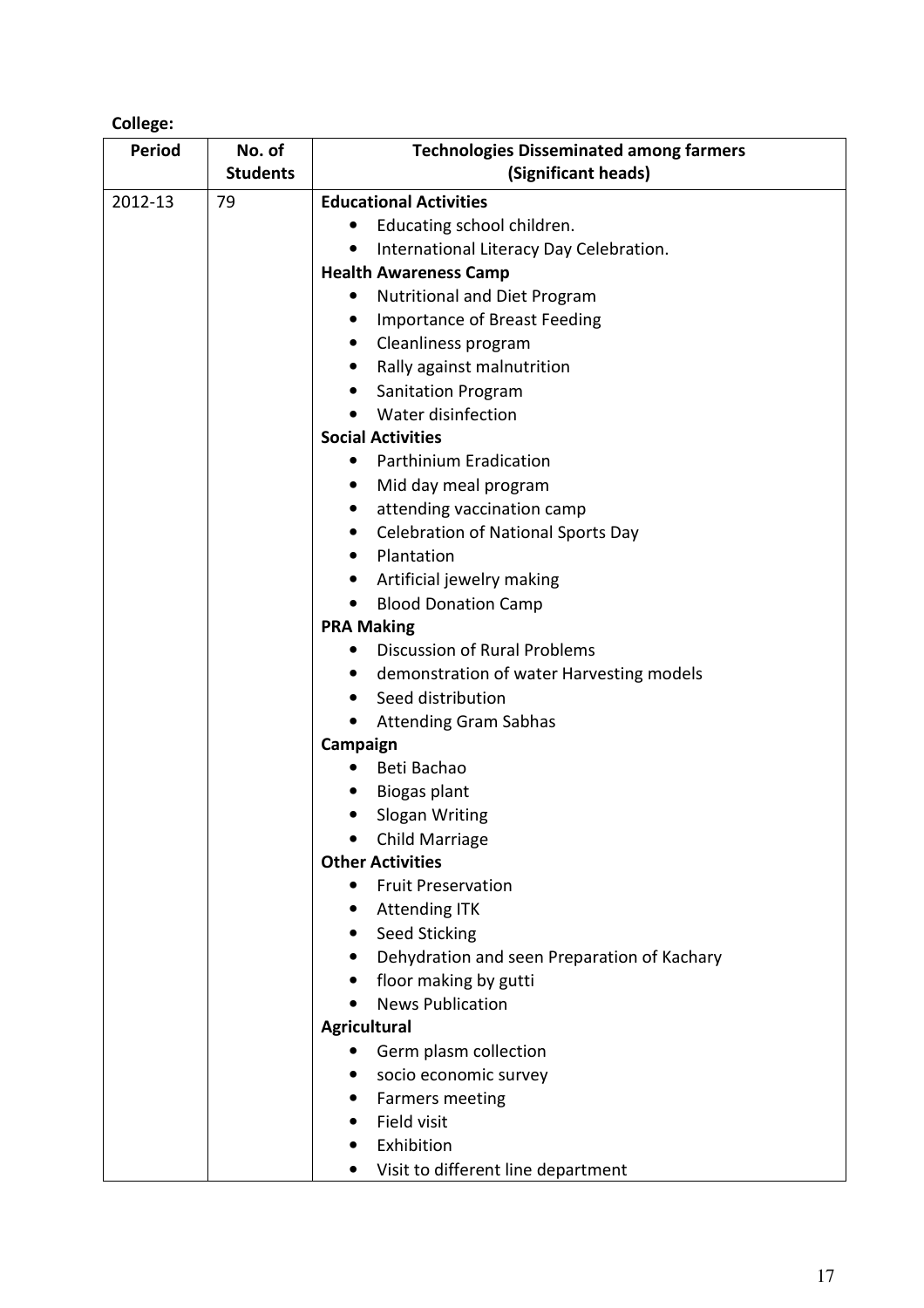| <b>Demonstration FLD</b><br>$\bullet$                                                                                               |
|-------------------------------------------------------------------------------------------------------------------------------------|
| Information about poverty alleviation and agricultural                                                                              |
| Development programme                                                                                                               |
| Seed treatment and other practices demonstration                                                                                    |
| Maize sheller demonstration                                                                                                         |
| <b>Achievement of RAWE</b>                                                                                                          |
| During the first semester of session 2012-13, 81 final year                                                                         |
| students were placed in different KVK'S i.e. Ujjain 31, Dhar 31 and                                                                 |
| Jhabua 19 under the RAWE Programme, for six months under the                                                                        |
| supervision of Programme coordinators KVK. Each student was                                                                         |
| allotted one host farmer in the selected/adopted village for his/her                                                                |
| learning experience regarding crop production, crop protection,                                                                     |
| rural economics, extension programme and other observed in the                                                                      |
| village from time to time and sharing the experience with the host                                                                  |
| farmer.                                                                                                                             |
| During the work in the villages all the students participated                                                                       |
| actively and gained knowledge about the farmer's farming system,                                                                    |
| cropping system and also gained knowledge about the indigenous                                                                      |
| practices adopted by the farmers. Apart from agriculture, students                                                                  |
| actively participated and conducted social activities.                                                                              |
| Appositive feed back as well as appreciation regarding the                                                                          |
| cooperation and coordination with the RAWE students was                                                                             |
| received by the host farmers. Both the farmers as well as the                                                                       |
| students in collaboration learnt about the agricultural practices on                                                                |
| entomological, pathological, horticultural and other aspects from                                                                   |
| time to time in the villages.                                                                                                       |
| The students were made aware of the socio economic problems of<br>the farmers. Apart from this they learnt how people spend life in |
| the villages and how they plan out their various activities. They also                                                              |
| learnt the tact of convincing the farmers by effective                                                                              |
| communicative means.                                                                                                                |
| Efficient coordination and working experience was seen                                                                              |
| among the girls at Jhabua. They worked with the tribal women and                                                                    |
| got a memorable experience. The students got acquainted with the                                                                    |
| different agricultural and rural program running in the villages and                                                                |
| also with the social values norms and traditions of the villages.                                                                   |
| All the aspects as per the syllabus were covered by the students                                                                    |
| during the study in the villages. The course teachers evaluated and                                                                 |
| monitored the work performance of the students placed at                                                                            |
| different KVK'S from time to time.                                                                                                  |

## 2.9 Academic Excellence

## 2.9.1 Students secured rank in ICAR-JRF Examination

Nil

# 2.9.2 UG Gold Medals

Nil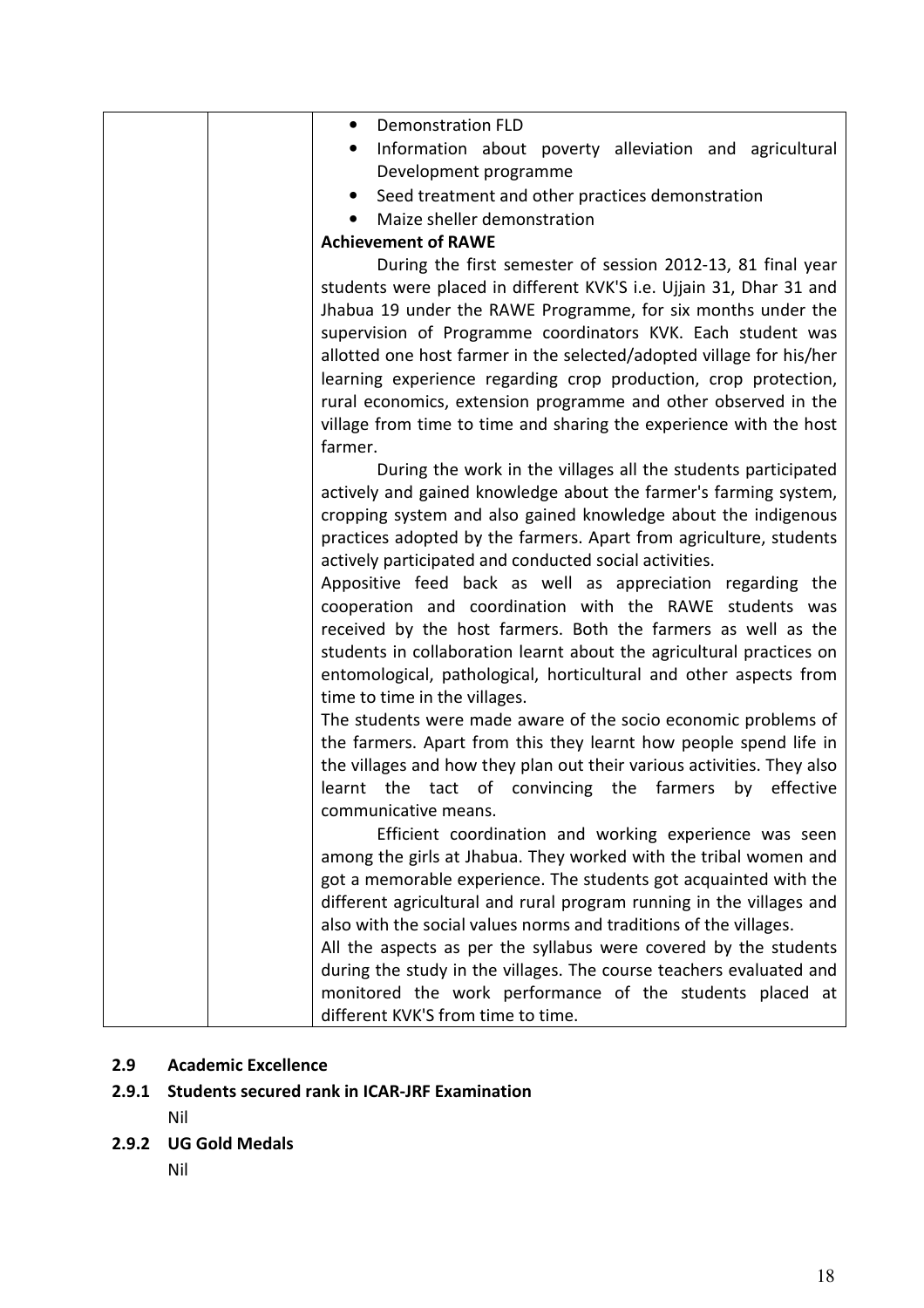#### 2.9.3 PG Gold Medals

Nil

- 2.9.4 No. of Degree Conferred on the eve of  $1<sup>st</sup>$  Convocation of University held on 21 $<sup>st</sup>$  July</sup> 2012: 80
- 2.9.5 Scholarship and Stipends

| Name of scholarship | No. of awardees | @           |           |
|---------------------|-----------------|-------------|-----------|
| State Scholarship   |                 | Day Scholar | Hosteller |
| ST                  | 71              | 1200        | 550       |
| <b>SC</b>           | 57              | 1200        | 550       |
| <b>OBC</b>          | 136             | 185         | 100       |
| Vikramaditya Yojna  |                 | Tuition fee |           |
| <b>NTS</b>          | 10              | 12000.00    |           |

#### 3. Students Welfare Activities

#### 3.1 NSS

#### NSS and RRC activities conducted during year 2012-13

Performed National service scheme activities as in charge of the NSS unit of the institution and conducted regularly  $11<sup>th</sup>$  seven days rural camp at village Bisan kheda from 19.02.2013-25.02.2013 with total 52 participants and performed activities as per directives and schedule.

Performed Red ribbon club activities as In charge of institution and conducted regularly third years of various scheduled activities

The body of Red Ribbon Club (RRC ) has already constituted at this per time to time received directions.

The advisory committee constituted for National Service Scheme (NSS ) activities has already been directed to monitor the activities of RRC of this institute. The following are the activities have been conducted by the unit during the year.

- 1. Conducted blood donation awareness companion during rural NSS camp for 7 days at village Bishan Khedi from 19.03.2013-25.03.2013.
- 2. Our NSS volunteers were visited door to door and motivated to the youth villagers for coming forward and to know about the activities and the functions of RRC .
- 3. Motivated to women for literacy and droppers to rejoin the school.
- 4. Conducted theme based IQ test and poster competition amongst the village children age of 8-15 years.
- 5. Organization of awareness relies survey work on various undergoing Govt. policies and human welfare plans
- 6. Writing of awareness quotations at highlighted places of village.

#### 3.2 NCC

i. Attended "Annual training Camp" of NCC from 21 $^{\rm st}$  May 2012 to 30 $^{\rm th}$  May 2012 and  $22^{nd}$  October 2012 to 31<sup>st</sup> October 2012 along with our cadets at Indore.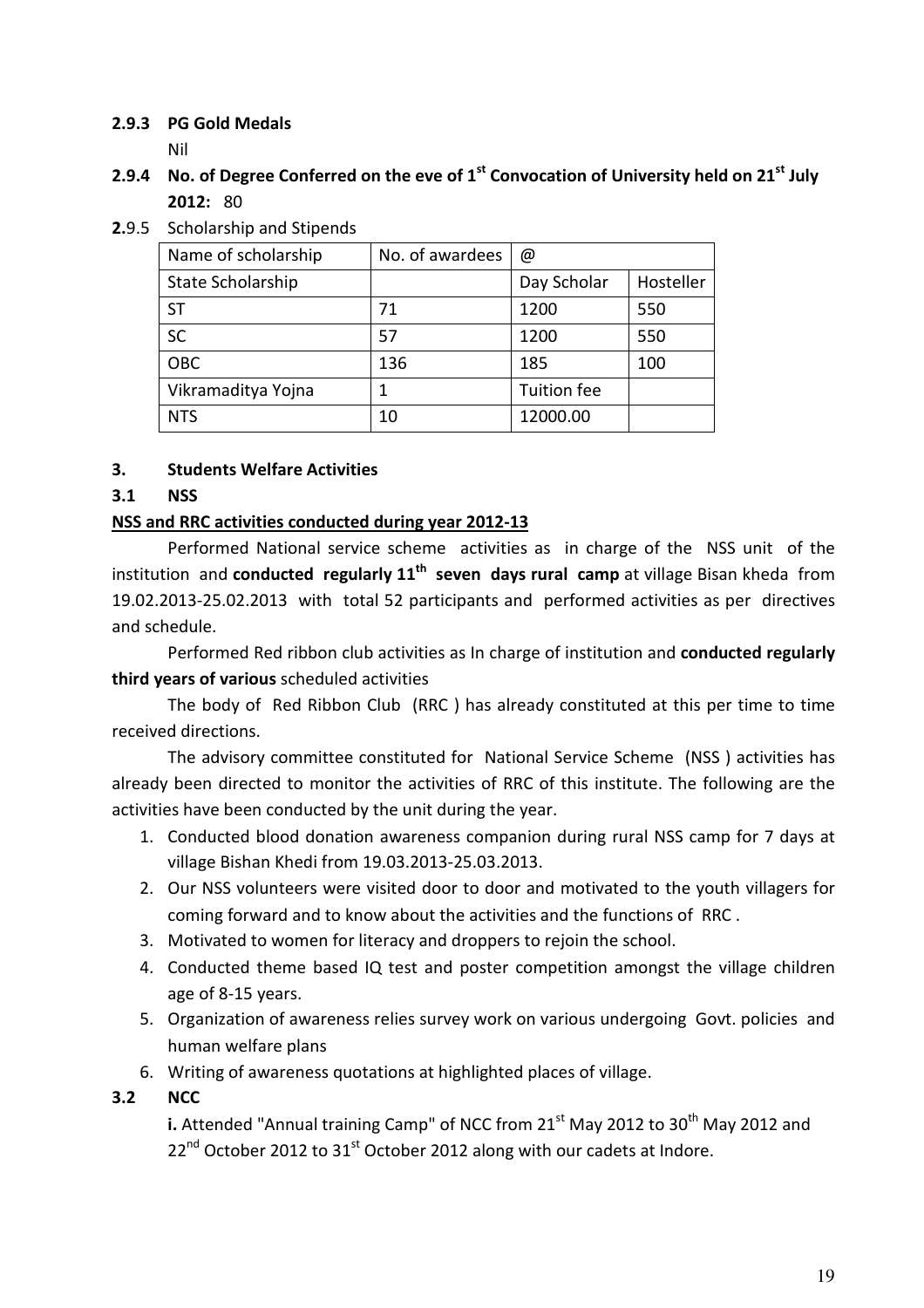ii. 29 cadets appeared in 'B' certificate examination and 28 were passed (24 in 'B' grade and 4 in 'C' grade)

iii. 20 cadets appeared in 'C' certificate examination. Result awaited.

#### 3.3 Students Counseling and Placement Cell

Following companies visited and maximum of them conducted placement interviews shown against their names:-

- 1. Shriram Bio seed --------------- Hyderabad- feb2012
- 2. Bank of Baroda
- 3. ICICI Bank
- 4. Central Bank of India
- 5. Chambal fertilizers
- 6. Kaveri Seeds
- 7. Pest Control of India- ------------------28/29 may2012
- 8. Ramicide chemicals
- 9. Grass root organisation (NGO)
- 10. Development support centres—Recruited Ruchi keshwani etc
- 11. Shubham logistics
- 12. Watershed Management (MP govt.and NGO)- ----------feb-2013
- 13. Anik Industries
- 14. 3D consultancy Bhopal
- 15. Global green Agri Nova
- 16. Neo Corp International, Pithampur------------------------12.01.2013
- 17. TCS+IARI joint venture- -------------------------Jan2013
- 18. United Phosphorus Ind Ltd- -----------------14.052013
- 19. Insecticides Ind Ltd-Expected
- 20. Dhanuka Agritech Ltd------------------- feb/march 2013
- 21. Crop Sc. (SEAC) Pvt Ltd
- 22. Kotak Mahindra Bank
- 23.Godrej agro-vet--------------------------16.05.2013
- 24.Louis Dreyfus- ------------------------05.04.2013
- 25.BASF-----Recruited Vishal patidar, Narendra badole etc
- 26.Cari-agro----Interview date likely to be on -29.05.2013

#### Placement Cell-2012 to 2013

#### 1. Efforts made in the personality development of the students:

I. Communication skills language lab established: No II. Students counseling in the students of the students of the students of the students of the students of the III. Students placement cell interests in the system of the state of the state of the state of the state of the IV. Percentage of students who got placement Through SPC : 80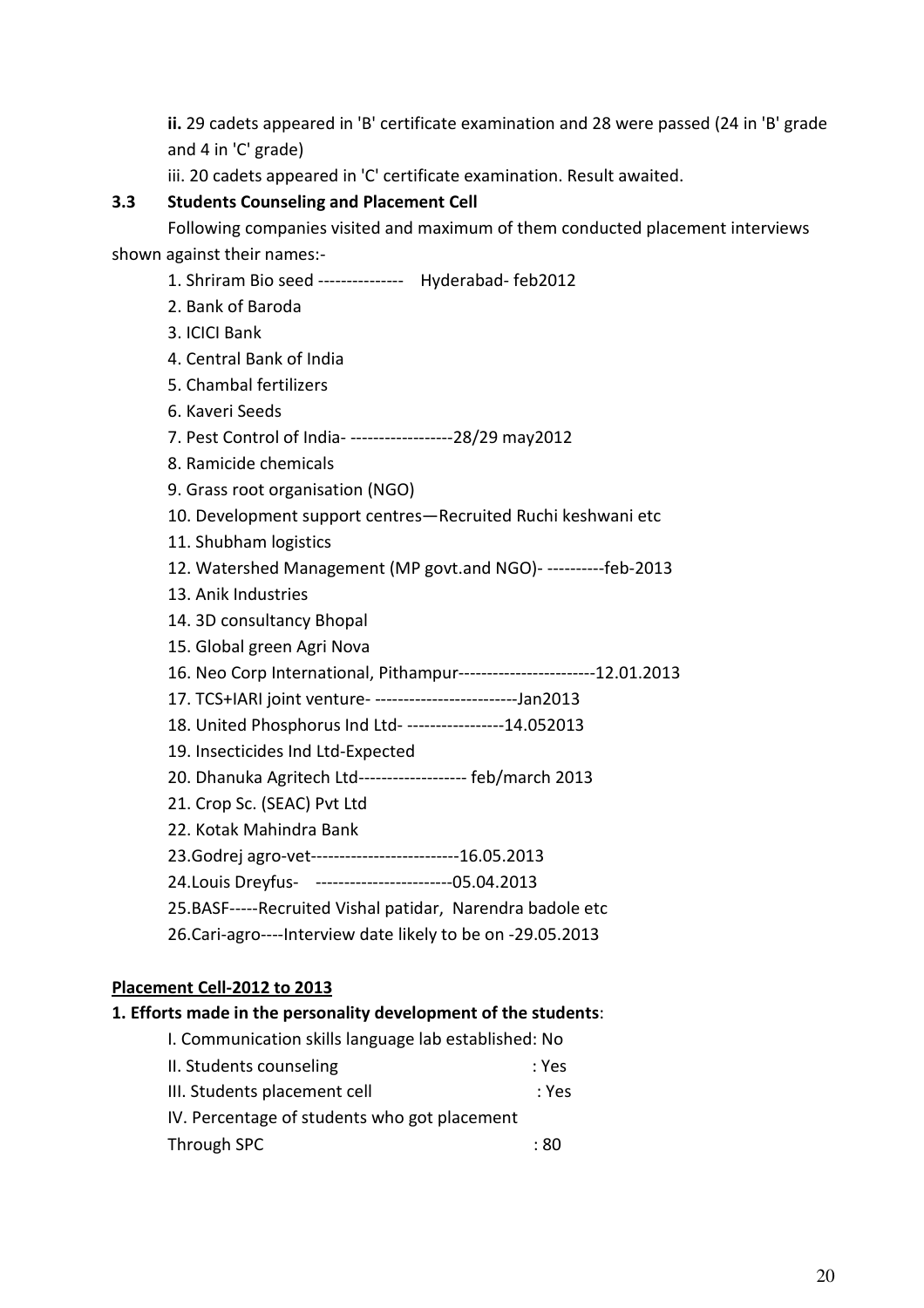#### 2. Students placement (Number)

| Particulars        | 2012-13 |
|--------------------|---------|
| Govt/Public sector | 45      |
| Private sector     | 68      |
| Self employed      | በ1      |

#### 3.4 Cultural and Sports Activities

#### Cultural Activities

| Event & Date                          | Result                                                   |
|---------------------------------------|----------------------------------------------------------|
| Yuva Mahotsav                         | Natya Kala Shiromani                                     |
| 16-18 Jan 2013                        | <b>First Position in Dance</b>                           |
| Inter University Cultural Competition | VV team participated in all categories at National Level |
| 24-28 Feb 2013 at JNKVV, Jabalpur     |                                                          |

Ku. Neha Kumari Rajawat has won first prize in National Elocution Competition on "Agricultural Education: Shaping India's Future" held on 7-9 Feb 2013 at OUAT, Bhubneshwar and won a cash prize of 25000/-.



Sports Activities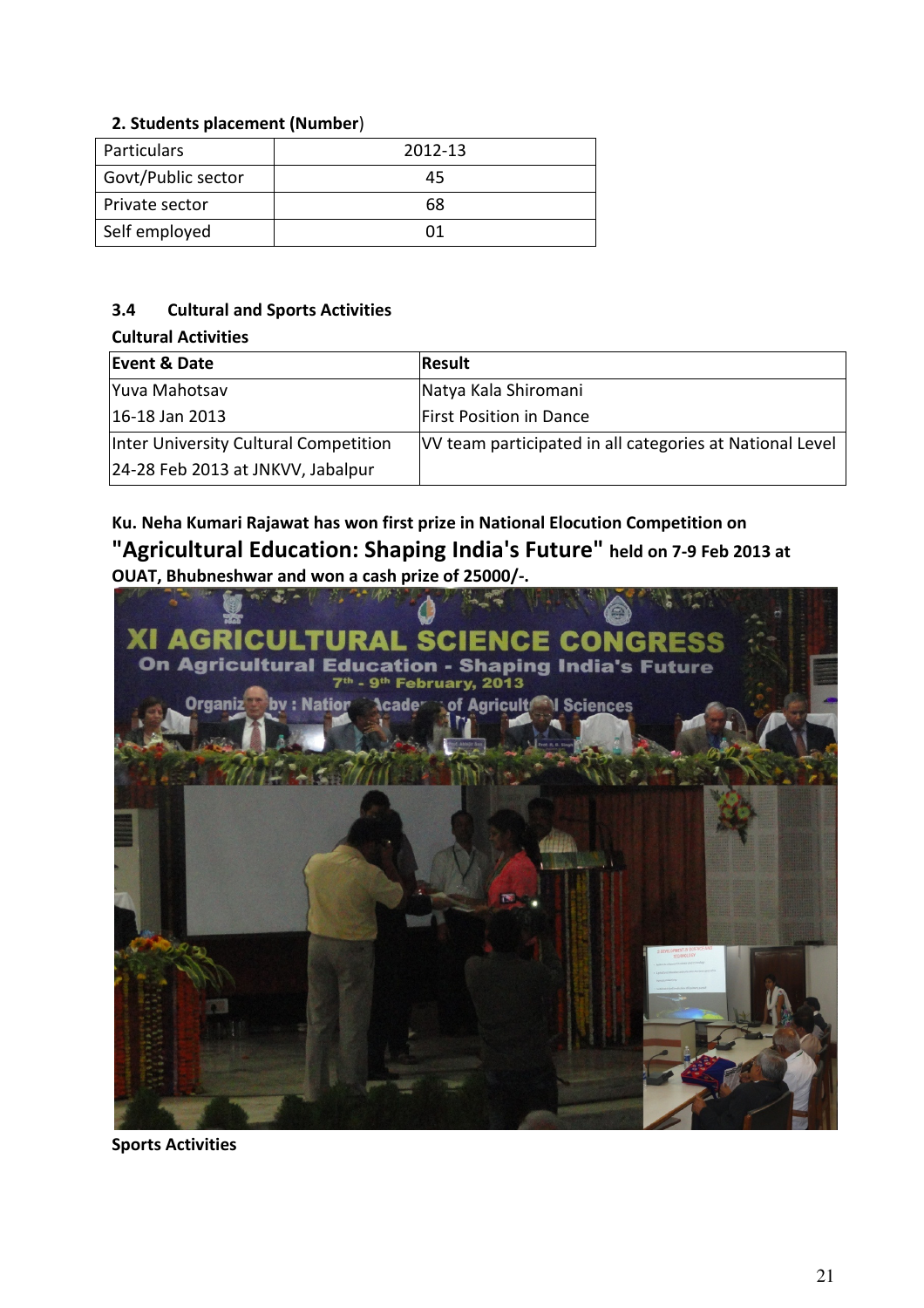1. Intercollegiate Badminton, Table Tennis, Carrom and Chess Tournament 2012-13 was successfully organized by College of Agriculture, Indore as per schedule of RVSKVV, Gwalior during  $4<sup>th</sup>$  to  $6<sup>th</sup>$  October 2012. In this tournament four Agriculture Colleges (Indore, Gwalior, Sehore and Khandwa) and Horticulture College, Mandsaur have participated. The total number of players participated in the tournament were 109. Mrs. Anuradha Shankar, IG (Police), Indore was the chief guest of the opening ceremony of tournament. Smt. Manisha Pathak Soni, SP, Police Training College, Indore was the chief guest of the closing function. She has distributed the prizes for different events to the winner as well as runners of the tournament. Dr. A. M. Rajput, Dean have presided over both the functions and was actively involved in organizing the tournament. The performance of college teams is as under:

| ۰.         |  |
|------------|--|
| č<br>٢<br> |  |
|            |  |

| Event            | Result | Female                                                  | <b>Male</b>                            |
|------------------|--------|---------------------------------------------------------|----------------------------------------|
| Badminton Winner |        | Priyanka<br>Amrawanshi,                                 | Anita Naveen Sharma, Jayant Jain, Alok |
|                  |        | Ahirwar,<br>Barde,<br>Anu                               | Ragini Chauhan, Pankaj Sargara         |
|                  |        | Dolhey                                                  |                                        |
| IT. T.           | Winner | Naina Virang, Alka Pawaiya,                             | Sandeep Waskale, Praveen Pal,          |
|                  |        | Shyamlata Pal, Neha Rajawat                             | Gurudyal Shahu, Vijay Vishnoi          |
| Carrom           | Winner | Tripto Batho, Anu Ahhirwar, Nikki Jitendra Suryavanshi, | Girdhari                               |
|                  |        | Bhardwaj, Ragini Dolhey                                 | Parihar, Shersingh Jajame, Deepak      |
|                  |        |                                                         | Chauhan                                |
| <b>Chess</b>     | Winner |                                                         | Amit Kumar Pandey                      |

3. Intercollegiate Volley Ball and KhoKho Tournament 2012-13 was held at KNK College of Horticulture, Mandsaur as per schedule of RVSKVV, Gwalior during  $11<sup>th</sup>$  to  $13<sup>th</sup>$  October, 2012. The Volley Ball team of College received winner's trophy, however, in Kho-Kho the team wins runner up trophy in the tournament.

|                    | S. No. Name of the Players | Year            | <b>S. No.</b> | Name of the Players        | Year                    |
|--------------------|----------------------------|-----------------|---------------|----------------------------|-------------------------|
| <b>Volley Ball</b> |                            |                 | Kho-Kho       |                            |                         |
| 1                  | Mr. Anil Lodhi             | $4^{th}$ Yr.    | 1             | Mr. Shaitan Singh Ninama   | $4^{th}$ Yr.            |
| $\overline{2}$     | Mr. Narendra Sawle         | Previous        | 2             | Mr. Gopal Uike             | $\overline{4^{th}}$ Yr. |
| 3                  | Mr. Rahul Thakur           | $4^{th}$ yr     | 3             | Mr. Sandeep Waskale        | $2^{nd}$ Yr.            |
| 4                  | Mr. Gopal Uike             | $4th$ Yr.       | 4             | Mr. Kamlesh Malviya        | Previous)               |
| 5                  | Mr. Amit Kumar             | Final           | 5             | Mr. Nagendra Singh Kustwar | B.Sc.(Ag.)              |
|                    | Pandey                     |                 |               |                            |                         |
| 6                  | Mr. Shersingh Jajame       | Previous        | 6             | Mr. Narayan Patel          | B.Sc.(Ag.)              |
| $\overline{7}$     | Mr. Nilesh                 | $4^{th}$ Yr.    | 7             | Mr. Santosh Bhagora        | B.Sc.(Ag.)              |
|                    | Raghuwanshi                |                 |               |                            |                         |
| 8                  | Mr. Gurudyal Shahu         | <b>Previous</b> | 8             | Mr. Raju Dode              | B.Sc.(Ag.)              |
| 9                  | Mr. Vishnu Alawe           | <b>Previous</b> | 9             | Mr. Rajesh Yadav           | B.Sc.(Ag.)              |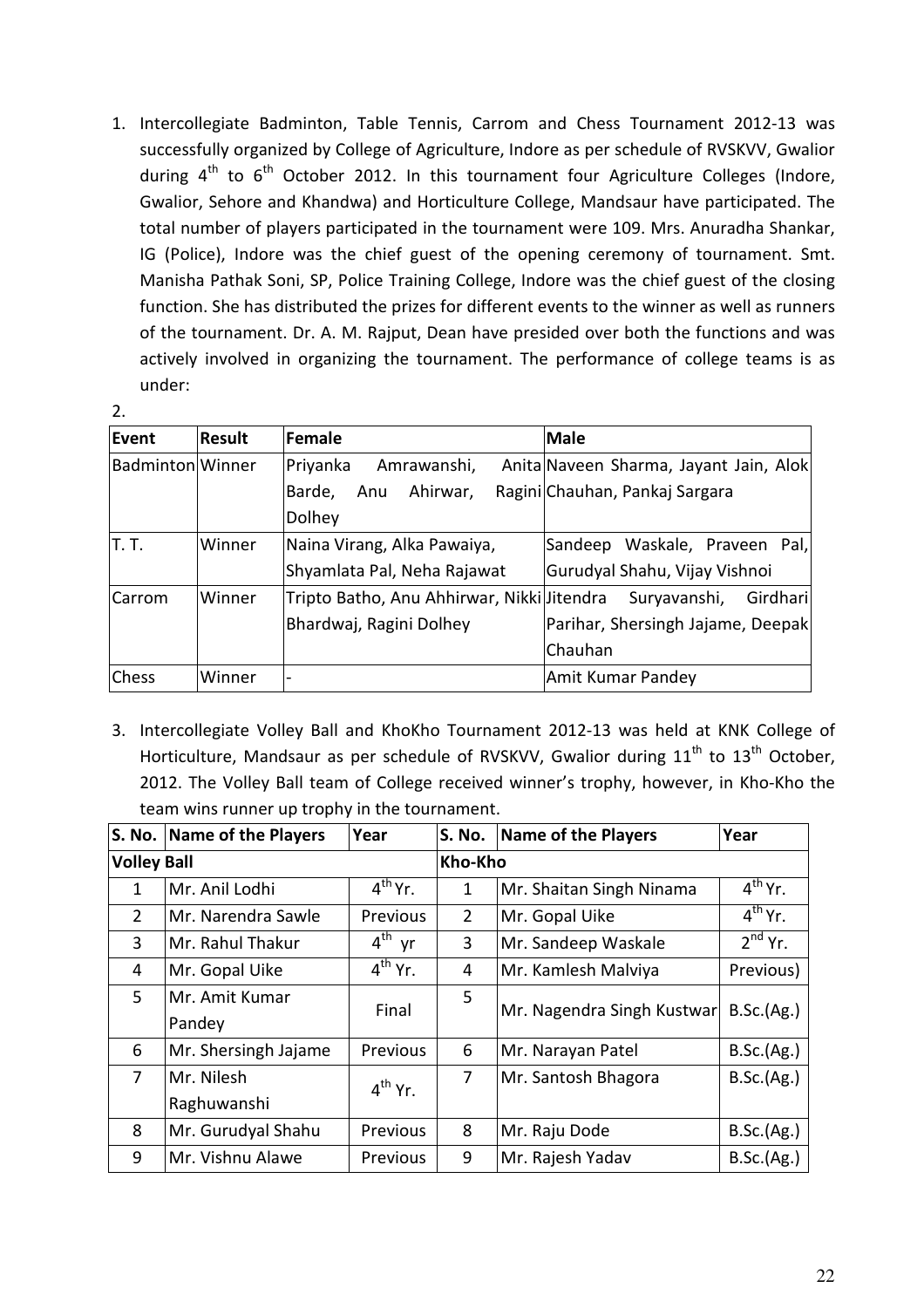| Mr. Anandi Patidar   | Final    | 10 <sup>1</sup> | Mr. Deepak Chauhan | B.Sc.(Ag.) |
|----------------------|----------|-----------------|--------------------|------------|
| 11   Mr. Ajay Bagari | Previous | 11              | Mr. Mangilal Kag   | Previous   |
| Mr. Jitendra Solanki | $3rd$ vr |                 | Mr. Dinesh Dhakad  | $2nd$ Yr.  |

4. Intercollegiate Kabaddi and Athletics meet 2012-13 was held at College of Agriculture, Gwalior 14-16 February 2013. The Kabaddi team of College received runners's trophy in the tournament. Performance of players in athletics is as follows:

#### KABADDI

| S. No.         | <b>Name of the Players</b> | Year                  |
|----------------|----------------------------|-----------------------|
| $\mathbf{1}$   | Mr. Abhiraj Bodana         | Previous              |
| $\overline{2}$ | Mr. Dinesh Daur            | Previous              |
| 3              | Mr. Golu Uike              | $4^{th}$ yr           |
| 4              | Mr. Shersingh Jajame       | Previous              |
| 5              | Mr. Yashwant Singh Dadore  | $4^{\text{th}}$ yr    |
| 6              | Mr. Shaitansingh Ninama    | $4^{th}$ yr           |
| $\overline{7}$ | Mr. Pankaj Sargara         | $3^{\text{rd}}$ yr    |
| 8              | Mr. Rohit Dalodia          | $1st$ yr              |
| 9              | Mr. Prakash Gawali         | $2^{nd}$ yr           |
| 10             | Mr. Nilesh Raghuwanshi     | $4^{th}$ yr           |
| 11             | Mr. Balram Osari           | 2 <sup>nd</sup><br>yr |
| 12             | Mr. Prakash Jat            | Previous              |

**ATHLETICS** 

| S. No.         | <b>Name of the Players</b> | Year     | Performance                                 |
|----------------|----------------------------|----------|---------------------------------------------|
| Men's          |                            |          |                                             |
| 1              | Mr. Narendra Patidar       | IV year  | Bronze in 100 m                             |
| $\overline{2}$ | Mr. Mangilal Kag           | Previous | Silver in Disc and Bronze in Shotput        |
| 3              | Mr. Ravikumar Amaliyar     | II year  | Silver in Javlin                            |
| 4              | Mr. Shrsingh Jajme         | Previous | Bronze in Disc                              |
| 5              | Mr. Dinesh Dhodaria        | II year  | Gold in long jump                           |
| 6              | Mr. Arvind                 | IV year  | Bronze in high jump                         |
|                | Raghuwanshi                |          |                                             |
| Women's        |                            |          |                                             |
| $\mathbf{1}$   | Ku. Kunti Pawar            | III year | Silver in 1500 m and Bronze in 400 m        |
| $\overline{2}$ | Ku. Naina Virang           | III year | Gold in Disc and Silver in Shotput & Javlin |
| 3              | Ku. Trapti Mandliya        | II year  | Gold in 200m, Silver in 100m and Bronze in  |
|                |                            |          | Relay                                       |
| 4              | Ku. Karishma Kayashyap     | III year | Silver in Disc and Bronze in Relay          |
| 5              | Ku. Versha Patel           | II year  | Long jump- Gold and Bronze in Relay         |
| 6              | Ku. Shyamlata Pal          | lyear    | Long jump-Silver and Bronze in Relay        |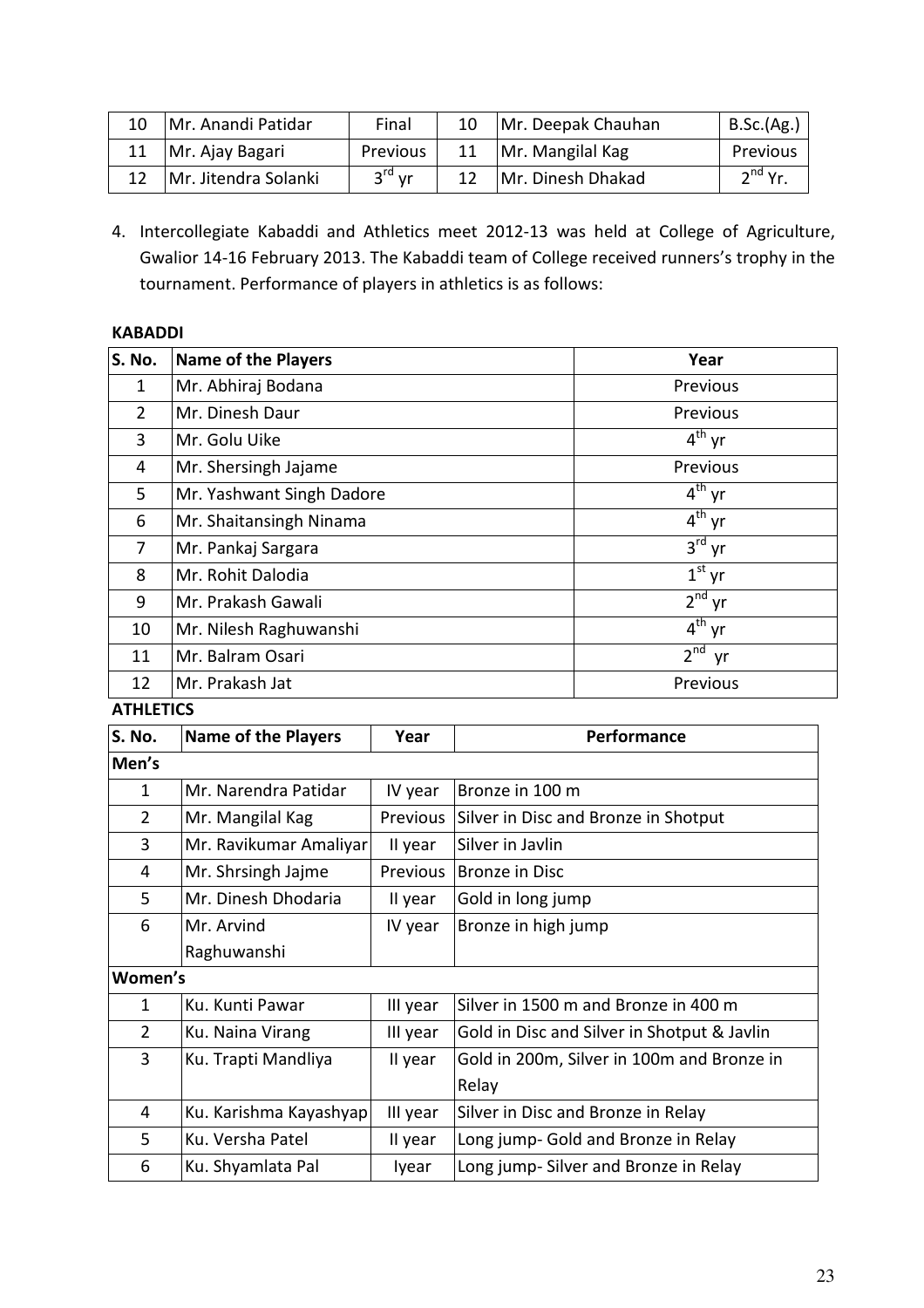5. Following players of the college were selected and participated in XIV All India Agriculture University Sports and Games meet 2012-13 held at KVAFSU Nandinagar, Bidar from 06<sup>th</sup> to  $10^{th}$  March 2013

| S. No.         | <b>Name of the Players</b> | Year                                          | <b>Participated or not</b> |
|----------------|----------------------------|-----------------------------------------------|----------------------------|
| 1              | Mr. Naveen Sharma          | B. Sc. (Ag) $4^{th}$ Yr.                      | Yes                        |
| $\overline{2}$ | Mr. Praveen Pal            | M. Sc. (Ag) Final                             | Yes                        |
| 3              | Mr. Anil Lodhi             | B. Sc. (Ag) 4 <sup>th</sup> Yr.               | Yes                        |
| 4              | Mr. Narendra Sawle         | M. Sc. (Ag) Previous                          | Yes                        |
| 5              | Mr. Rahul Thakur           | B. Sc. (Ag) $4^{th}$ Yr.                      | Yes                        |
| 6              | Mr. Gopal Uike             | B. Sc. (Ag) $4^{th}$ Yr.                      | Yes                        |
| $\overline{7}$ | Mr. Abhiraj Bodana         | M. Sc. (Ag) Previous                          | Yes                        |
| 8              | Mr. Pankaj Sargara         | B. Sc. $(Ag)$ 3 <sup>rd</sup> Yr.             | Yes                        |
| 9              | Mr. Golu Uike              | B. Sc. (Ag) $4^{th}$ Yr.                      | Yes                        |
| 10             | Mr. Dinesh Dhodaria        | B. Sc. (Ag) 2 <sup>nd</sup> Yr.               | Yes                        |
| 11             | Mr. Sandeep Waskale        | B. Sc. (Ag) 2 <sup>nd</sup> Yr.               | Yes                        |
| 12             | Mr. Gurudayal Shahu        | M. Sc. (Ag) Previous                          | Yes                        |
| 13             | Ku. Priyanka Aamrawanshi   | M. Sc. (Ag) Final                             | <b>No</b>                  |
| 14             | Ku. Anita Barde            | M. Sc. (Ag) Final                             | <b>No</b>                  |
| 15             | Ku. Alka Pawaiya           | $\overline{B.$ Sc. $(Ag)$ 3 <sup>rd</sup> Yr. | Yes                        |
| 16             | Ku. Shyamlata Pal          | B. Sc. $(Ag)$ 3 <sup>rd</sup> Yr.             | Yes                        |
| 17             | Ku. Naina Virang           | B. Sc. (Ag) 3 <sup>rd</sup> Yr.               | No                         |
| 18             | Ku. Trupti Mandliya        | B. Sc. (Ag) 2 <sup>nd</sup> Yr.               | Yes                        |
| 19             | Ku Karishma Kashyap        |                                               | Yes                        |

# Education Tour UG outgoing students from  $14^{\text{th}} - 26^{\text{th}}$  March 2013.

No. of students: 40

Managers : Dr. A.K. Sharma, Professor, (Agronomy) & Shri K.K. Singh, Asstt. III

- North India IARI, New Delhi,
- Potato Research Centre, Kufri,
- Vegetable Research Centre, Bijora

Agriculture University, Palanpur

Punjab Agriculture University, Ludhiana

Animal Breeding Centre, Karnal (Haryana)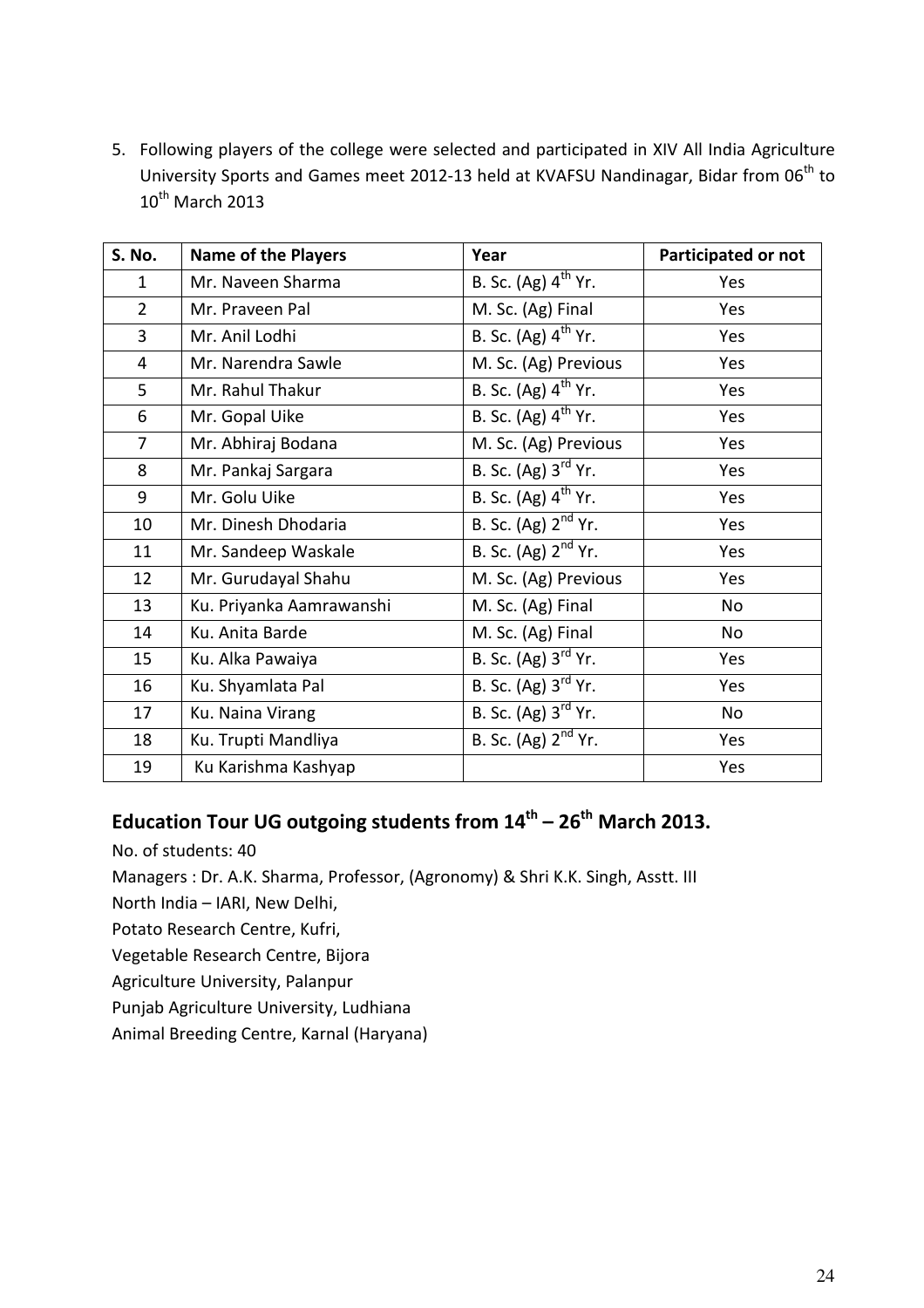Plant Pathology:

JICA: Twenty nine samples of MYMV and 5 samples of SMV collected from 7 and 4 districts of MP was successfully subjected to isolation of DNA. Seventy nine samples of white flies were collected from 13 districts of West MP from Soybean and Vegetable out of which 10 samples was subjected to DNA isolation.

Regional/ AIC Chickpea RP:

During screening for resistance to fusarium wilt the chickpea lines AVT 2(D) P-3, AVT 2(D)-P-4, AVT 2(D) P-7, AVT-1(D) P-12, AVT 1(D) P-14, AVT 1(D) P-16, AVT (D) P-17; IVT (D) – P 4, IVT (D) – P – 36, IVT (D) P-37, IVT (D) P-38, IVT (D), P-39, IVT (D) P-41, IVT (D) P-45, IVT (D) P-46; AVT – 1 (L5) P-60, IVT (L5) P-61, IVT (L5) P-62, 68, 69, 76, 79, 84, 85; IVT (Rainfed)-P 92, 97, 100, 107, 111, 118, 120, 121, 123, 128, were shown to process resistances initially.

- 6. Services provided:
- a. Plant Clinic services for Chickpea
- b. Plant clinic services for potato

10. Human Resource Development:

1. Dr. R.K. Singh participated in the chickpea workshop of AICRP from  $1<sup>st</sup> - 3<sup>rd</sup>$  Sept. 2012 at GBPUA&T, Pantnagar.

b. Dr. R.K. Singh participated in training on DUS testing of chickpea and protection of the verieties and farmers rights Act 2001,  $7^{th}$  &  $8^{th}$  March, 2012 at IIPR, Kanpur.

Dr. R.K. Singh participated in training on Data Analysis using SAS at RVSKVV, Gwalior Feb 18-23, 2012.

11. Awards and Recognitions:

College of Agriculture, Indore was recognised as the best voluntary centre for chickpea for biennium 2010-12. The certificate was received by Dr. (Mrs) Mridula Billore and Dr. R.K. Singh.

15. Publications:

#### Plant Pathology

(a) Ahmed, S. Jameel Akhtar, R.K. Singh and Deepak Kher (2012). Integrated disease management in Maize, Recent trends in plant disease management in India. Kalyani Publisher (Ed Sahid Ahmed) pp. 14-43.

(b) Singh, A.K., Ajit Singh and R.K. Singh (2012). Steility measure in pigeonpea. Recent trends in plant disease management in India. (Ed. Shahid Ahmed), Kalyani Publishers, pp. 356- 365.

#### Extension Education:

"impact of farmer field school (f.f.s.) On knowledge and adoption level of wheat crop in sanwer block of indore district madhya pradesh, india."

Mr. Rajeev raghuvanshi, dr. Sandhya choudhary, & dr. V. K. Swarnakar

The international journal of engineering and science (ijes) ||volume|| 1 ||issue|| 2 ||pages|| 283-286 ||2012|| issn: 2319 – 1813 isbn: 2319 – 1805 www.theijes.com the ijes page 283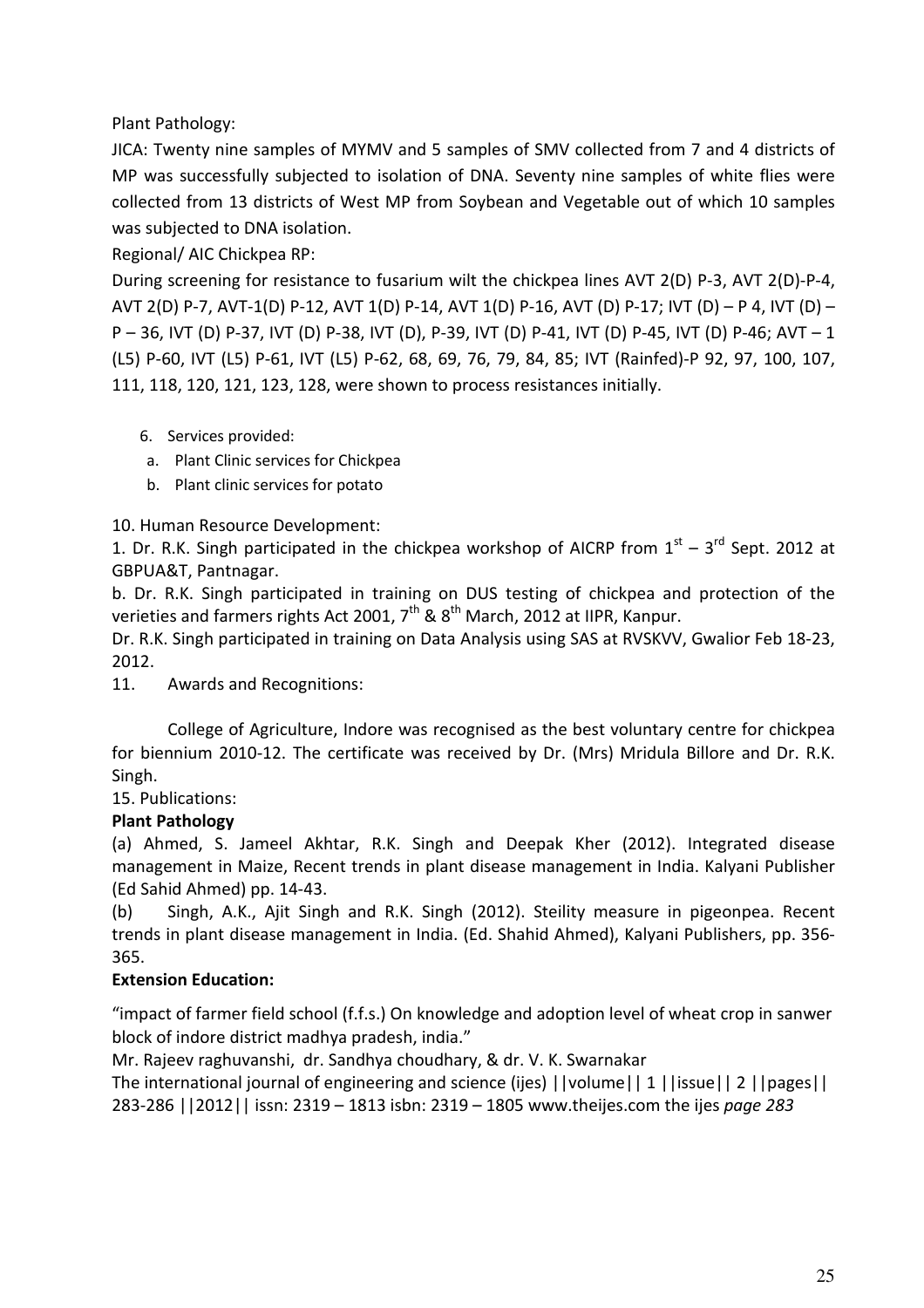study on adoption behavior of farmers towards drip irrigation system (dis) in khaegone district (m.p.), india mr. Yashvadhan patel, dr. Sandhya choudhary, & dr. V. K. Swarnakar Internation journal of innovative research & development issn: 2278 – 0211 (online) www.ijird.com december 2012 vol ( 1) issue (11) Pp 319-325

"impact of front line demonstration on scientific temperament of soybean growers under the k.v.k. Of dhar district (m.p.)"Kailash chandra jeengar, sandhya choudhary & v.k. Swarnakar iosr journal of agriculture and veterinary science (iosr-javs)Issn: 2319-2380, isbn: 2319-2372. Volume 1, issue 4 (nov. - dec. 2012), pp 47-48 Www.iosrjournals.org

"impact of trainings on knowledge level of the farmers with reference to improved farm practices under agriculture extension training centre (aetc), indore (m.p.)" Ms.maya pawar, dr. Sandhya choudhary, dr. V. K. Swarnakar Rijs volume 2, issue 1 (january 2013) issn: 2250 – 3994 Journal of radix international educational and research consortium  $1 | p \text{ a ge } 169 - 176$  www.rierc.org

"a study on impact of kisan credit card scheme among the beneficiary farmers in sehore district of madhya pradesh"

Arvind sharma, sandhya choudhary & v.k. Swarnakar International journal of science and research (ijsr), india online issn: 2319-7064 Volume 2 issue 1, january 2013 p p 154-157www.ijsr.net

 "a study on perception and usefulness of seed village program for soya bean crop among the beneficiary farmers of indore block of indore district madhya pradesh, india" Sunil mandloi1, sandhya choudhary2, v. K. Swarnakar3 International journal of science and research (ijsr), india online issn: 2319-7064 Volume 2 issue 1, p.p. 607-610 january 2013

Www.ijsr.net

"study of women entrepreneurial behavior in self help group through krishi vigyan kendra, kasturba gram indore district of m.p. International journal of humanities and social science invention issn (online): 2319 – 7722, issn (print): 2319 – 7714.www.ijhssi.org volume 2 issue 1 ǁ january. 2013ǁ pp.44-46 ms.barkha dhanotiya\* dr. Sandhya choudhary\*\* & dr. V. K. Swarnakar\*\*\*

## Instructional Manual Published (Entomology).

| (1) Insect Anatomy, Physiology and Nutrition by:                     | Dr S, N Upadhyay      |  |  |
|----------------------------------------------------------------------|-----------------------|--|--|
|                                                                      | Dr Manorama Sahrma    |  |  |
| $\mathbf{r}$                                                         | Dr.R.K.Choudhry and   |  |  |
|                                                                      | Dr, S.B. singh        |  |  |
| (2) Biologocal control of crop pests and weeds. by :Dr S,N Upadhyay, |                       |  |  |
|                                                                      | Dr, S.B. singh        |  |  |
|                                                                      | , Dr.R.K.Choudhryand, |  |  |
|                                                                      | Dr Manorama Sahrma    |  |  |
|                                                                      |                       |  |  |

Extension Education: